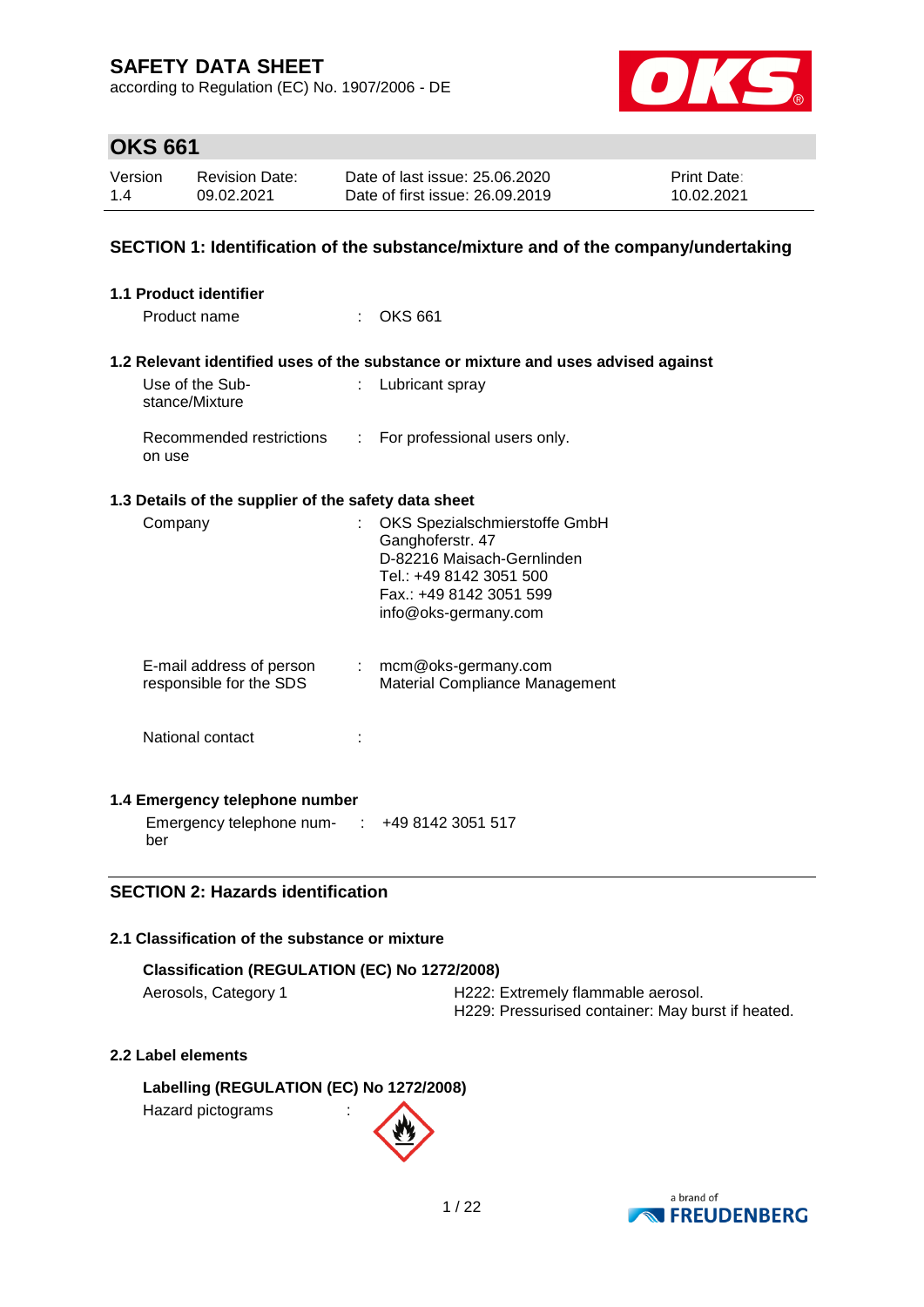according to Regulation (EC) No. 1907/2006 - DE



# **OKS 661**

| Version<br>1.4 | <b>Revision Date:</b><br>09.02.2021 | Date of last issue: 25.06.2020<br>Date of first issue: 26,09,2019 |                                                                                                      | Print Date:<br>10.02.2021 |
|----------------|-------------------------------------|-------------------------------------------------------------------|------------------------------------------------------------------------------------------------------|---------------------------|
| Signal word    |                                     | Danger                                                            |                                                                                                      |                           |
|                | Hazard statements                   | H <sub>222</sub><br>H <sub>229</sub>                              | Extremely flammable aerosol.<br>Pressurised container: May burst if heated.                          |                           |
|                | Precautionary statements            | <b>Prevention:</b>                                                |                                                                                                      |                           |
|                |                                     | P <sub>210</sub>                                                  | Keep away from heat, hot surfaces, sparks,<br>open flames and other ignition sources. No<br>smoking. |                           |
|                |                                     | P <sub>211</sub>                                                  | Do not spray on an open flame or other<br>ignition source.                                           |                           |
|                |                                     | P <sub>251</sub>                                                  | Do not pierce or burn, even after use.                                                               |                           |
|                |                                     | Storage:                                                          |                                                                                                      |                           |
|                |                                     | $P410 + P412$                                                     | Protect from sunlight. Do not expose to<br>temperatures exceeding 50 °C/ 122 °F.                     |                           |

## **Additional Labelling**

EUH208 Contains cinnamaldehyde. May produce an allergic reaction.

## **2.3 Other hazards**

This substance/mixture contains no components considered to be either persistent, bioaccumulative and toxic (PBT), or very persistent and very bioaccumulative (vPvB) at levels of 0.1% or higher.

## **SECTION 3: Composition/information on ingredients**

## **3.2 Mixtures**

Chemical nature : Active substance with propellant Ethanol **Perfumes** water

## **Components**

| Chemical name | CAS-No.<br>EC-No.<br>Index-No.<br><b>Registration number</b>                   | Classification                         | Concentration<br>limits<br>M-Factor<br><b>Notes</b> | Concentration<br>(% w/w) |
|---------------|--------------------------------------------------------------------------------|----------------------------------------|-----------------------------------------------------|--------------------------|
| ethanol       | $64 - 17 - 5$<br>200-578-6<br>603-002-00-5<br>01-2119457610-43-<br><b>XXXX</b> | Flam. Liq.2; H225<br>Eye Irrit.2; H319 | 50 %<br>Eye Irrit.2A,                               | $>= 30 - 50$             |

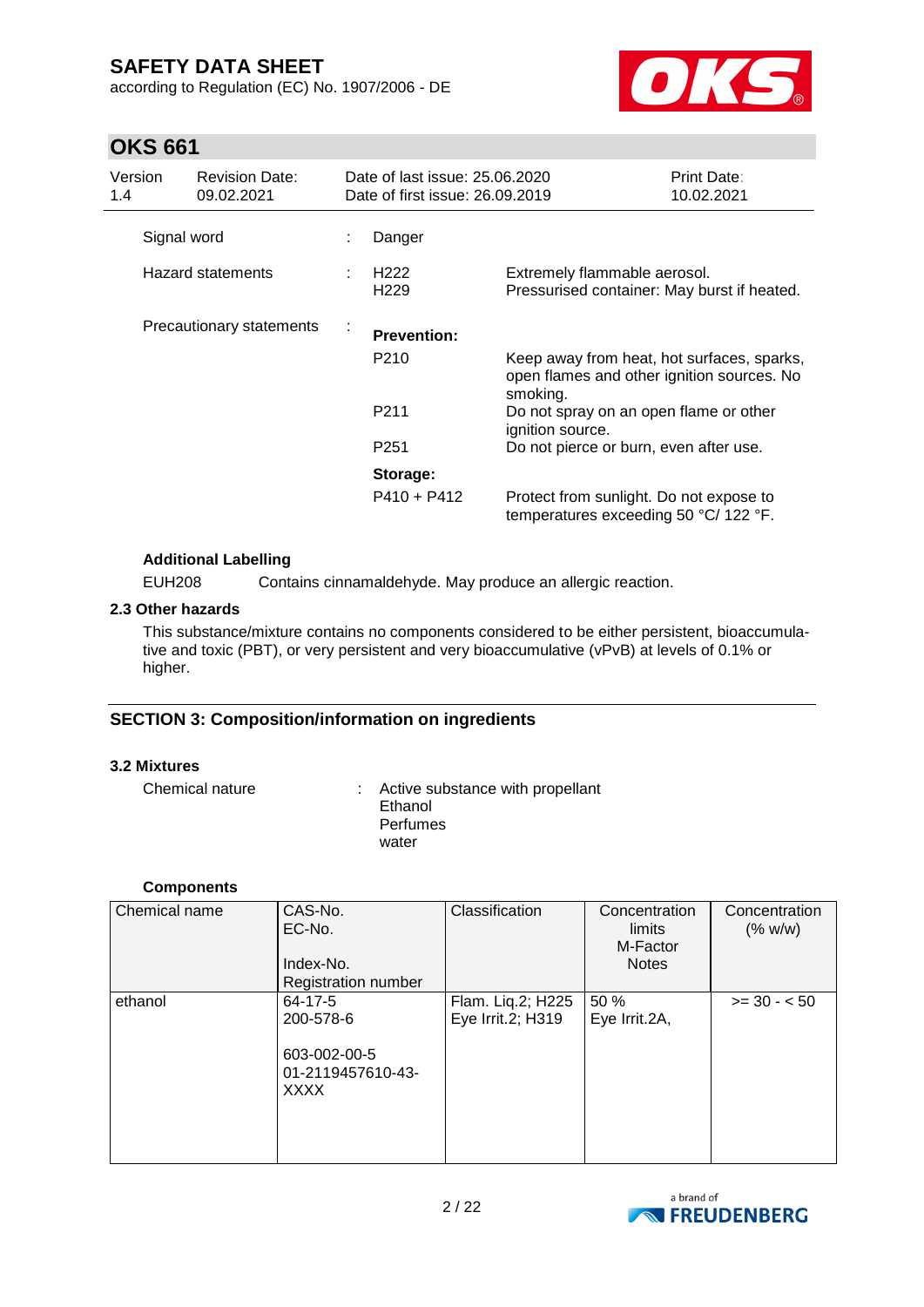according to Regulation (EC) No. 1907/2006 - DE



# **OKS 661**

| Version<br>1.4 | <b>Revision Date:</b><br>09.02.2021 |                                                                           | Date of last issue: 25.06.2020<br>Date of first issue: 26.09.2019                 | Print Date:<br>10.02.2021     |                |
|----------------|-------------------------------------|---------------------------------------------------------------------------|-----------------------------------------------------------------------------------|-------------------------------|----------------|
|                | 1-methoxy-2-propanol                | 107-98-2<br>203-539-1<br>603-064-00-3<br>01-2119457435-35-<br><b>XXXX</b> | Flam. Liq.3; H226<br>STOT SE3; H336                                               |                               | $>= 1 - 10$    |
|                | pentane-2,4-dione                   | 123-54-6<br>204-634-0<br>606-029-00-0                                     | Flam. Liq.3; H226<br>Acute Tox.4; H302                                            |                               | $>= 1 - 10$    |
|                | methyl salicylate                   | 119-36-8<br>204-317-7                                                     | Acute Tox.4; H302                                                                 |                               | $>= 1 - 10$    |
|                | cinnamaldehyde                      | 104-55-2<br>203-213-9                                                     | Acute Tox.4; H312<br>Skin Irrit.2; H315<br>Eye Irrit.2; H319<br>Skin Sens.1; H317 |                               | $>= 0, 1 - 1$  |
|                |                                     | Substances with a workplace exposure limit :                              |                                                                                   |                               |                |
| isobutane      |                                     | 75-28-5<br>200-857-2<br>601-004-00-0<br>01-2119485395-27-<br><b>XXXX</b>  | Flam. Gas1A;<br>H220<br>Press. GasCompr.<br>Gas; H280                             | Note U (table<br>3.1), Note C | $>= 20 - < 30$ |
| propane        |                                     | 74-98-6<br>200-827-9<br>601-003-00-5<br>01-2119486944-21-<br><b>XXXX</b>  | Flam. Gas1A;<br>H <sub>220</sub><br>Press. GasCompr.<br>Gas; H280                 | Note U (table<br>3.1)         | $>= 1 - 10$    |

For explanation of abbreviations see section 16.

## **SECTION 4: First aid measures**

#### **4.1 Description of first aid measures**

If inhaled : Remove person to fresh air. If signs/symptoms continue, get medical attention. Keep patient warm and at rest. If unconscious, place in recovery position and seek medical advice. Keep respiratory tract clear. If breathing is irregular or stopped, administer artificial respiration. In case of skin contact : Take off all contaminated clothing immediately.

3 / 22

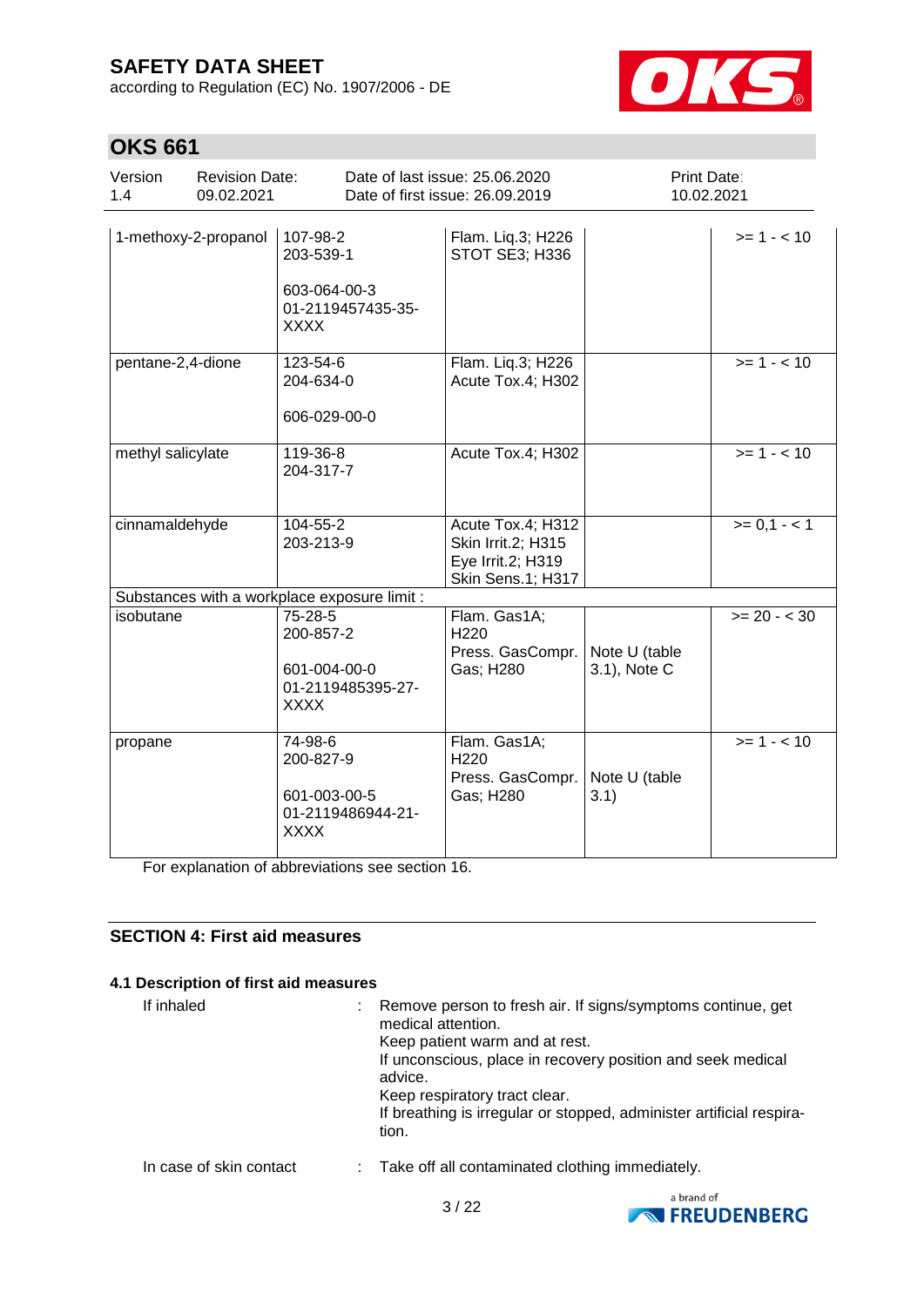according to Regulation (EC) No. 1907/2006 - DE



# **OKS 661**

ucts

| Version<br>1.4 |              | <b>Revision Date:</b><br>09.02.2021       |    | Date of last issue: 25.06.2020<br>Date of first issue: 26.09.2019                                                                                                                                                           | <b>Print Date:</b><br>10.02.2021 |
|----------------|--------------|-------------------------------------------|----|-----------------------------------------------------------------------------------------------------------------------------------------------------------------------------------------------------------------------------|----------------------------------|
|                |              |                                           |    | Wash off immediately with soap and plenty of water.<br>Get medical attention immediately if irritation develops and<br>persists.<br>Wash clothing before reuse.<br>Thoroughly clean shoes before reuse.                     |                                  |
|                |              | In case of eye contact                    | t. | Rinse immediately with plenty of water, also under the eyelids,<br>for at least 10 minutes.<br>If eye irritation persists, consult a specialist.                                                                            |                                  |
|                | If swallowed |                                           |    | Move the victim to fresh air.<br>Keep respiratory tract clear.<br>Do NOT induce vomiting.<br>Rinse mouth with water.                                                                                                        |                                  |
|                |              |                                           |    | 4.2 Most important symptoms and effects, both acute and delayed                                                                                                                                                             |                                  |
|                | Symptoms     |                                           |    | Inhalation may provoke the following symptoms:<br>Unconsciousness<br><b>Dizziness</b><br><b>Drowsiness</b><br>Headache<br>Nausea<br><b>Tiredness</b><br>Allergic appearance                                                 |                                  |
|                | <b>Risks</b> |                                           |    | May cause an allergic skin reaction.                                                                                                                                                                                        |                                  |
|                |              |                                           |    | 4.3 Indication of any immediate medical attention and special treatment needed                                                                                                                                              |                                  |
|                | Treatment    |                                           |    | The first aid procedure should be established in consultation<br>with the doctor responsible for industrial medicine.<br>Treat symptomatically.                                                                             |                                  |
|                |              | <b>SECTION 5: Firefighting measures</b>   |    |                                                                                                                                                                                                                             |                                  |
|                |              | 5.1 Extinguishing media                   |    |                                                                                                                                                                                                                             |                                  |
|                |              | Suitable extinguishing media : ABC powder |    |                                                                                                                                                                                                                             |                                  |
|                | media        | Unsuitable extinguishing                  |    | High volume water jet                                                                                                                                                                                                       |                                  |
|                |              |                                           |    | 5.2 Special hazards arising from the substance or mixture                                                                                                                                                                   |                                  |
|                | fighting     | Specific hazards during fire-             |    | <b>Fire Hazard</b><br>Do not let product enter drains.<br>Contains gas under pressure; may explode if heated.<br>Beware of vapours accumulating to form explosive concentra-<br>tions. Vapours can accumulate in low areas. |                                  |
|                |              | Hazardous combustion prod- :              |    | Carbon oxides                                                                                                                                                                                                               |                                  |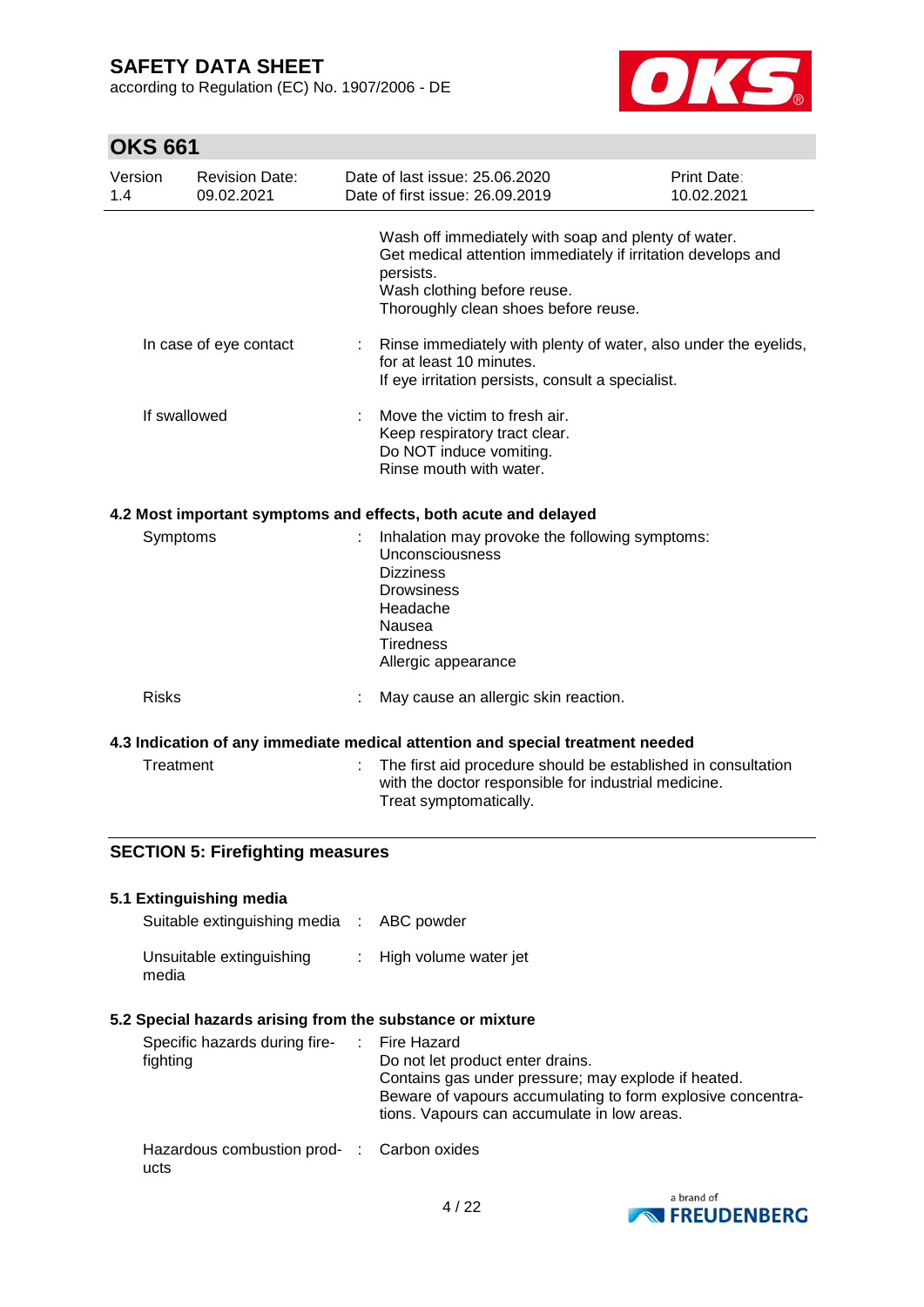according to Regulation (EC) No. 1907/2006 - DE



# **OKS 661**

| Version | <b>Revision Date:</b> | Date of last issue: 25,06,2020  | <b>Print Date:</b> |
|---------|-----------------------|---------------------------------|--------------------|
| 1.4     | 09.02.2021            | Date of first issue: 26,09,2019 | 10.02.2021         |

## **5.3 Advice for firefighters**

| Special protective equipment :<br>for firefighters | In the event of fire, wear self-contained breathing apparatus.<br>Use personal protective equipment. Exposure to decomposi-<br>tion products may be a hazard to health.                      |
|----------------------------------------------------|----------------------------------------------------------------------------------------------------------------------------------------------------------------------------------------------|
| Further information                                | : Standard procedure for chemical fires.<br>Collect contaminated fire extinguishing water separately. This<br>must not be discharged into drains.<br>Cool containers/tanks with water spray. |

## **SECTION 6: Accidental release measures**

#### **6.1 Personal precautions, protective equipment and emergency procedures**

| Personal precautions | : Evacuate personnel to safe areas.<br>Ensure adequate ventilation.<br>Remove all sources of ignition.<br>Do not breathe vapours or spray mist.<br>Refer to protective measures listed in sections 7 and 8.<br>Only qualified personnel equipped with suitable protective<br>equipment may intervene. |
|----------------------|-------------------------------------------------------------------------------------------------------------------------------------------------------------------------------------------------------------------------------------------------------------------------------------------------------|
|----------------------|-------------------------------------------------------------------------------------------------------------------------------------------------------------------------------------------------------------------------------------------------------------------------------------------------------|

## **6.2 Environmental precautions**

|  | Environmental precautions |  | $\therefore$ Try to prevent the material from entering drains or water<br>courses.<br>Prevent further leakage or spillage if safe to do so.<br>Local authorities should be advised if significant spillages<br>cannot be contained. |
|--|---------------------------|--|-------------------------------------------------------------------------------------------------------------------------------------------------------------------------------------------------------------------------------------|
|--|---------------------------|--|-------------------------------------------------------------------------------------------------------------------------------------------------------------------------------------------------------------------------------------|

#### **6.3 Methods and material for containment and cleaning up**

| Methods for cleaning up | : Contain spillage, and then collect with non-combustible ab-    |
|-------------------------|------------------------------------------------------------------|
|                         | sorbent material, (e.g. sand, earth, diatomaceous earth, ver-    |
|                         | miculite) and place in container for disposal according to local |
|                         | / national regulations (see section 13).                         |
|                         | Keep in suitable, closed containers for disposal.                |
|                         | Non-sparking tools should be used.                               |

## **6.4 Reference to other sections**

For personal protection see section 8.

## **SECTION 7: Handling and storage**

## **7.1 Precautions for safe handling**

- 
- Advice on safe handling : Do not use in areas without adequate ventilation. Do not breathe vapours or spray mist.

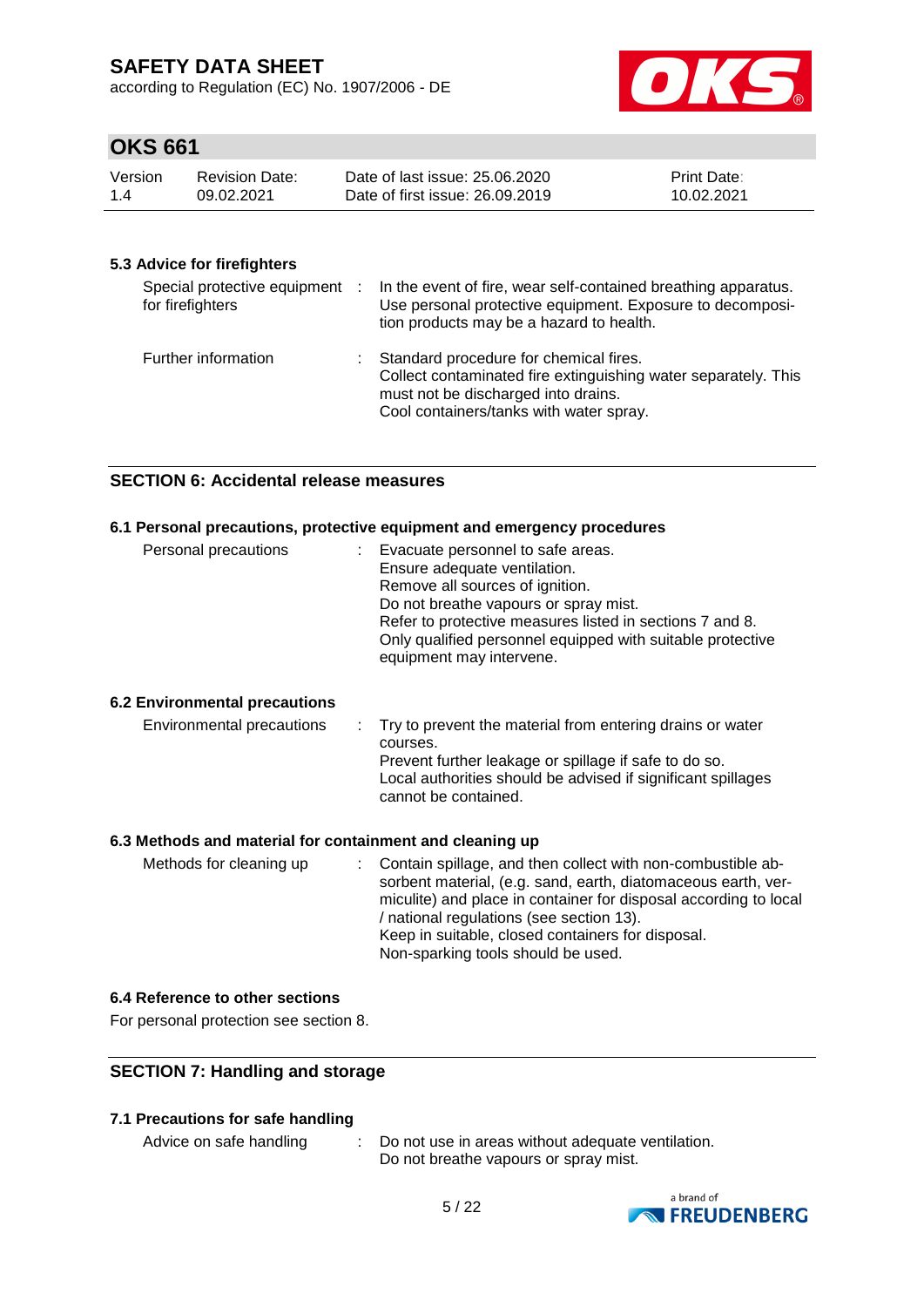according to Regulation (EC) No. 1907/2006 - DE



# **OKS 661**

| Version<br>1.4 | <b>Revision Date:</b><br>09.02.2021              |   | Date of last issue: 25.06.2020<br>Date of first issue: 26.09.2019                                                                                                                                                                                                                                                                                                                                                                                                                                                                                                                                                                                                                                                                                                                                                                                                                                                                                                                            | Print Date:<br>10.02.2021 |
|----------------|--------------------------------------------------|---|----------------------------------------------------------------------------------------------------------------------------------------------------------------------------------------------------------------------------------------------------------------------------------------------------------------------------------------------------------------------------------------------------------------------------------------------------------------------------------------------------------------------------------------------------------------------------------------------------------------------------------------------------------------------------------------------------------------------------------------------------------------------------------------------------------------------------------------------------------------------------------------------------------------------------------------------------------------------------------------------|---------------------------|
|                |                                                  |   | In case of insufficient ventilation, wear suitable respiratory<br>equipment.<br>Avoid contact with skin and eyes.<br>For personal protection see section 8.<br>Keep away from fire, sparks and heated surfaces.<br>Persons with a history of skin sensitisation problems or asth-<br>ma, allergies, chronic or recurrent respiratory disease should<br>not be employed in any process in which this mixture is being<br>used.<br>Smoking, eating and drinking should be prohibited in the ap-<br>plication area.<br>Wash hands and face before breaks and immediately after<br>handling the product.<br>Do not get in eyes or mouth or on skin.<br>Do not get on skin or clothing.<br>Do not ingest.<br>Do not use sparking tools.<br>These safety instructions also apply to empty packaging which<br>may still contain product residues.<br>Pressurized container: protect from sunlight and do not ex-<br>pose to temperatures exceeding 50 °C. Do not pierce or burn,<br>even after use. |                           |
|                | Hygiene measures                                 |   | Wash face, hands and any exposed skin thoroughly after<br>handling.                                                                                                                                                                                                                                                                                                                                                                                                                                                                                                                                                                                                                                                                                                                                                                                                                                                                                                                          |                           |
|                |                                                  |   | 7.2 Conditions for safe storage, including any incompatibilities                                                                                                                                                                                                                                                                                                                                                                                                                                                                                                                                                                                                                                                                                                                                                                                                                                                                                                                             |                           |
|                | Requirements for storage<br>areas and containers |   | BEWARE: Aerosol is pressurized. Keep away from direct sun<br>exposure and temperatures over 50 °C. Do not open by force<br>or throw into fire even after use. Do not spray on flames or<br>red-hot objects. Store in accordance with the particular na-<br>tional regulations.<br>Protect from frost.                                                                                                                                                                                                                                                                                                                                                                                                                                                                                                                                                                                                                                                                                        |                           |
|                | Storage class (TRGS 510)                         | ÷ | 2B, Aerosol cans and lighters                                                                                                                                                                                                                                                                                                                                                                                                                                                                                                                                                                                                                                                                                                                                                                                                                                                                                                                                                                |                           |
|                | 7.3 Specific end use(s)<br>Specific use(s)       |   | Specific instructions for handling, not required.                                                                                                                                                                                                                                                                                                                                                                                                                                                                                                                                                                                                                                                                                                                                                                                                                                                                                                                                            |                           |
|                |                                                  |   |                                                                                                                                                                                                                                                                                                                                                                                                                                                                                                                                                                                                                                                                                                                                                                                                                                                                                                                                                                                              |                           |

# **SECTION 8: Exposure controls/personal protection**

## **8.1 Control parameters**

## **Occupational Exposure Limits**

| Components | CAS-No. | Value type (Form<br>of exposure) | Control parameters              | <b>Basis</b>   |
|------------|---------|----------------------------------|---------------------------------|----------------|
| ethanol    | 64-17-5 | AGW                              | $200$ ppm<br>$380 \text{ mg/m}$ | DE TRGS<br>900 |

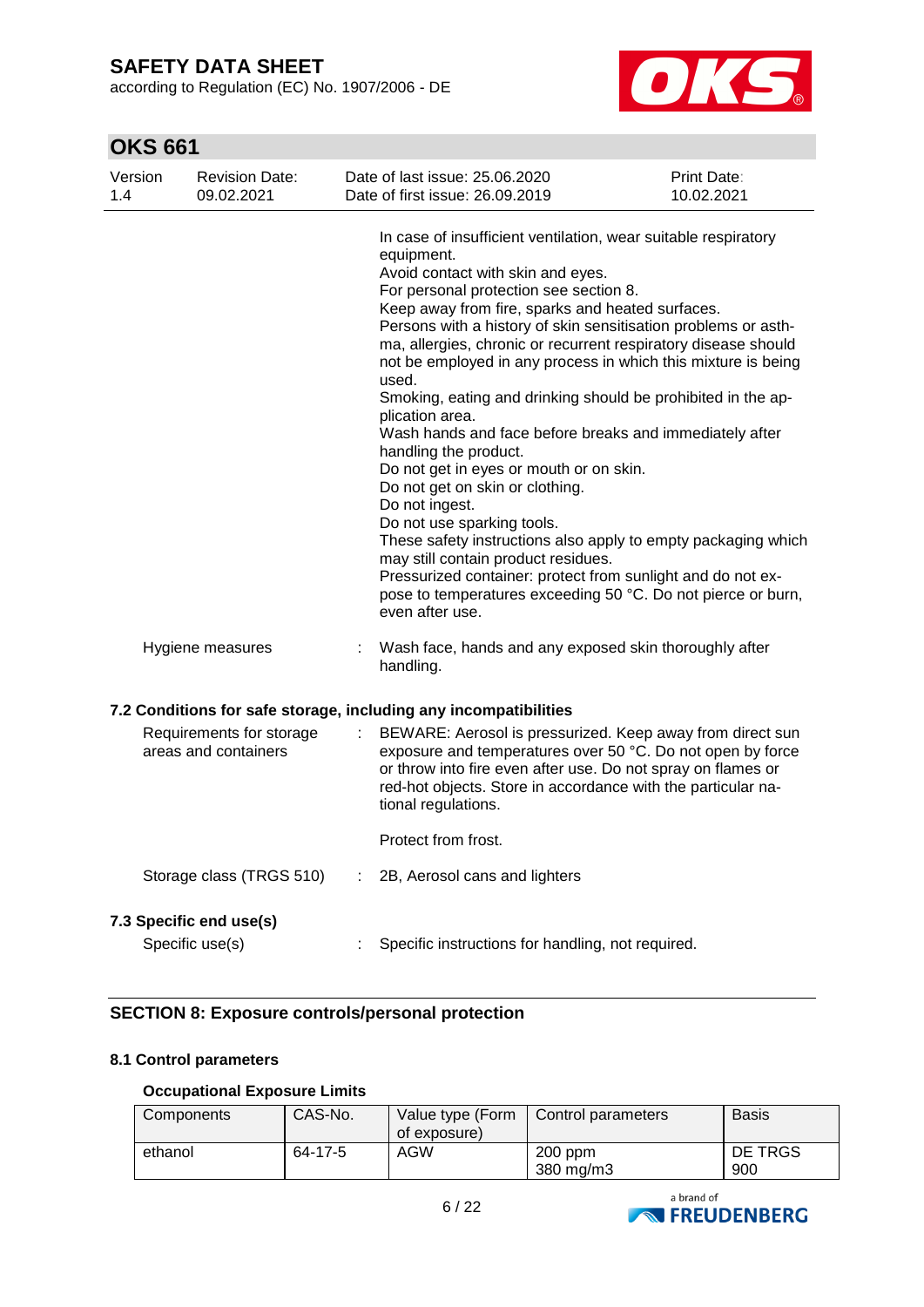according to Regulation (EC) No. 1907/2006 - DE



# **OKS 661**

| Version<br>1.4                                                                                                                                                   | <b>Revision Date:</b><br>09.02.2021        | Date of last issue: 25.06.2020<br>Date of first issue: 26.09.2019             |                                        | Print Date:<br>10.02.2021 |                                                                              |  |  |
|------------------------------------------------------------------------------------------------------------------------------------------------------------------|--------------------------------------------|-------------------------------------------------------------------------------|----------------------------------------|---------------------------|------------------------------------------------------------------------------|--|--|
|                                                                                                                                                                  |                                            |                                                                               |                                        |                           | $(2018-06-07)$                                                               |  |  |
| ry)                                                                                                                                                              | Peak-limit: excur-<br>sion factor (catego- | 4; (II)                                                                       |                                        |                           |                                                                              |  |  |
|                                                                                                                                                                  | Further information                        |                                                                               | is no risk of harming the unborn child |                           | When there is compliance with the OEL and biological tolerance values, there |  |  |
| isobutane                                                                                                                                                        |                                            | 75-28-5                                                                       | <b>AGW</b>                             | 1.000 ppm<br>2.400 mg/m3  | <b>DE TRGS</b><br>900<br>$(2006 - 01 - 01)$                                  |  |  |
| ry)                                                                                                                                                              | Peak-limit: excur-<br>sion factor (catego- | $4$ ; (II)                                                                    |                                        |                           |                                                                              |  |  |
| propane                                                                                                                                                          |                                            | 74-98-6                                                                       | <b>AGW</b>                             | 1.000 ppm<br>1.800 mg/m3  | DE TRGS<br>900<br>$(2006 - 01 - 01)$                                         |  |  |
| ry)                                                                                                                                                              | Peak-limit: excur-<br>sion factor (catego- | 4; (II)                                                                       |                                        |                           |                                                                              |  |  |
| propanol                                                                                                                                                         | 1-methoxy-2-                               | 107-98-2                                                                      | <b>TWA</b>                             | 100 ppm<br>375 mg/m3      | 2000/39/EC<br>$(2000-06-16)$                                                 |  |  |
|                                                                                                                                                                  | Further information                        | Identifies the possibility of significant uptake through the skin, Indicative |                                        |                           |                                                                              |  |  |
|                                                                                                                                                                  |                                            |                                                                               | <b>STEL</b>                            | $150$ ppm<br>568 mg/m3    | 2000/39/EC<br>$(2000-06-16)$                                                 |  |  |
|                                                                                                                                                                  | Further information                        | Identifies the possibility of significant uptake through the skin, Indicative |                                        |                           |                                                                              |  |  |
|                                                                                                                                                                  |                                            |                                                                               | <b>AGW</b>                             | $100$ ppm<br>370 mg/m3    | <b>DE TRGS</b><br>900<br>$(2010 - 08 - 04)$                                  |  |  |
| ry)                                                                                                                                                              | Peak-limit: excur-<br>sion factor (catego- | 2; (1)                                                                        |                                        |                           |                                                                              |  |  |
|                                                                                                                                                                  | Further information                        |                                                                               | is no risk of harming the unborn child |                           | When there is compliance with the OEL and biological tolerance values, there |  |  |
|                                                                                                                                                                  | pentane-2,4-dione                          | 123-54-6                                                                      | <b>AGW</b>                             | 30 ppm<br>126 mg/m3       | <b>DE TRGS</b><br>900<br>$(2007 - 12 - 27)$                                  |  |  |
| Peak-limit: excur-<br>2; (II)<br>sion factor (catego-<br>ry)                                                                                                     |                                            |                                                                               |                                        |                           |                                                                              |  |  |
| Further information<br>Skin absorption, When there is compliance with the OEL and biological toler-<br>ance values, there is no risk of harming the unborn child |                                            |                                                                               |                                        |                           |                                                                              |  |  |

## **Biological occupational exposure limits**

| Substance name       | CAS-No.  | Control parameters                                     | Sampling time                                           | <b>Basis</b>                         |
|----------------------|----------|--------------------------------------------------------|---------------------------------------------------------|--------------------------------------|
| 1-methoxy-2-propanol | 107-98-2 | 1-Methoxypropan-<br>2-ol: $15 \text{ mg/l}$<br>(Urine) | Immediately after<br>exposure or after<br>working hours | <b>TRGS 903</b><br>(2013-04-<br>(04) |

## **Derived No Effect Level (DNEL) according to Regulation (EC) No. 1907/2006:**

| Substance name | End Use        | Exposure routes | Potential health ef-<br>fects | Value      |
|----------------|----------------|-----------------|-------------------------------|------------|
| ethanol        | Industrial use | Inhalation      | Acute systemic ef-<br>fects   | 1900 mg/m3 |

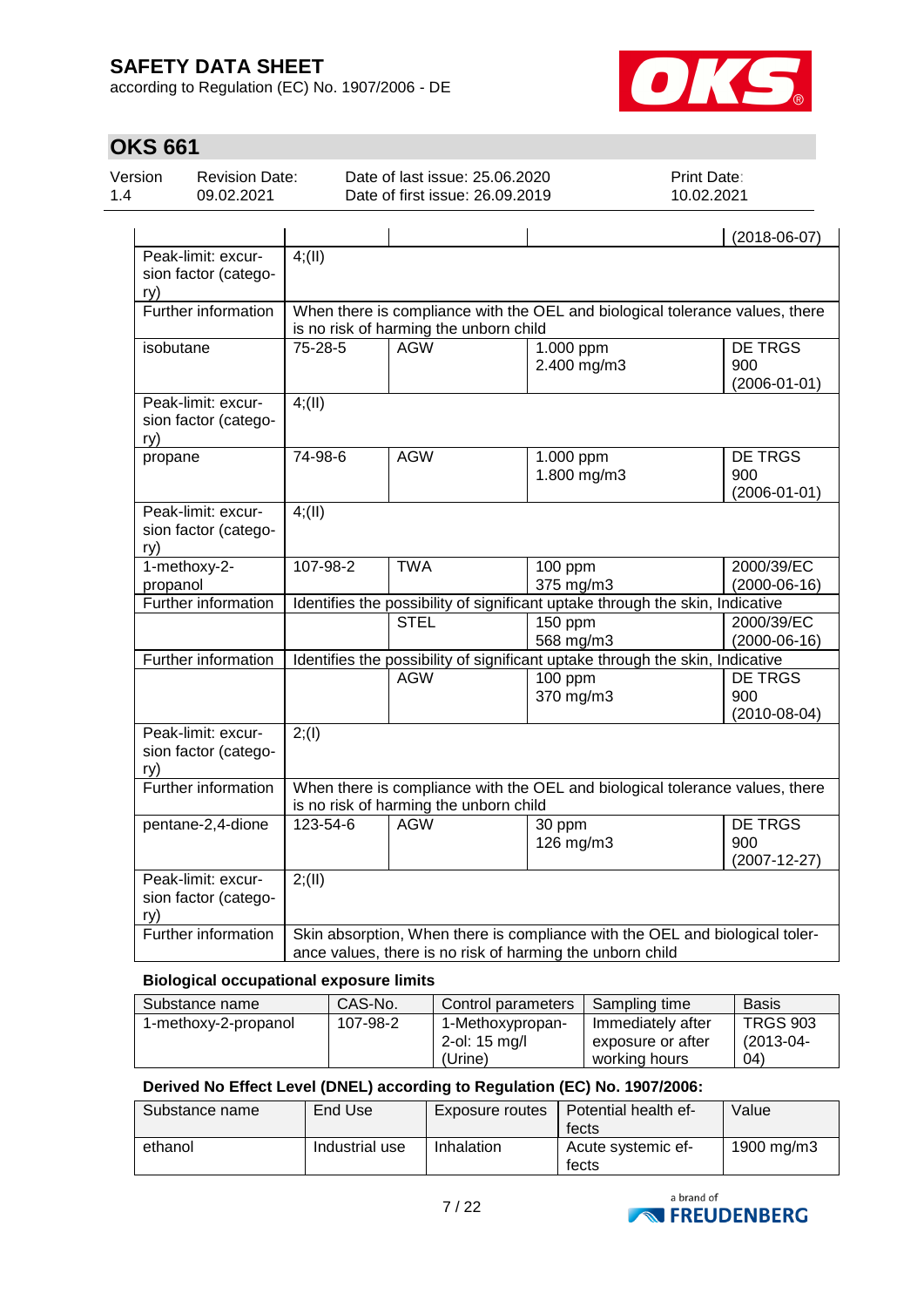according to Regulation (EC) No. 1907/2006 - DE



# **OKS 661**

| Version | <b>Revision Date:</b> | Date of last issue: 25,06,2020  | <b>Print Date:</b> |
|---------|-----------------------|---------------------------------|--------------------|
| 1.4     | 09.02.2021            | Date of first issue: 26.09.2019 | 10.02.2021         |
|         |                       |                                 |                    |

|  | Industrial use | Inhalation   | Long-term systemic<br>effects | 950 mg/m3 |
|--|----------------|--------------|-------------------------------|-----------|
|  | Industrial use | Skin contact | Long-term systemic<br>effects | 343 mg/kg |

## **Predicted No Effect Concentration (PNEC) according to Regulation (EC) No. 1907/2006:**

| Substance name | <b>Environmental Compartment</b>          | Value               |
|----------------|-------------------------------------------|---------------------|
| ethanol        | Fresh water                               | $0,96$ mg/l         |
|                | Marine water                              | $0,79$ mg/l         |
|                | Intermittent use/release                  | $2,75 \text{ mg/l}$ |
|                | Microbiological Activity in Sewage Treat- | 580 mg/l            |
|                | ment Systems                              |                     |
|                | Fresh water sediment                      | $3,6$ mg/kg         |
|                | Soil                                      | $0,63$ mg/kg        |

#### **8.2 Exposure controls**

#### **Engineering measures**

Use only in an area equipped with explosion proof exhaust ventilation. Handle only in a place equipped with local exhaust (or other appropriate exhaust).

#### **Personal protective equipment**

| Eye protection                                                        | Safety glasses with side-shields                                                                                                                                                                                                                                                                                                                                             |
|-----------------------------------------------------------------------|------------------------------------------------------------------------------------------------------------------------------------------------------------------------------------------------------------------------------------------------------------------------------------------------------------------------------------------------------------------------------|
| Hand protection<br>Material<br>Break through time<br>Protective index | Nitrile rubber<br>$>10$ min<br>$\therefore$ Class 1                                                                                                                                                                                                                                                                                                                          |
| Remarks                                                               | For prolonged or repeated contact use protective gloves. The<br>break through time depends amongst other things on the<br>material, the thickness and the type of glove and therefore<br>has to be measured for each case.<br>The selected protective gloves have to satisfy the specifica-<br>tions of Regulation (EU) 2016/425 and the standard EN 374<br>derived from it. |
| Respiratory protection                                                | Use respiratory protection unless adequate local exhaust<br>ventilation is provided or exposure assessment demonstrates<br>that exposures are within recommended exposure guidelines.                                                                                                                                                                                        |
| Filter type                                                           | Type $A(A)$                                                                                                                                                                                                                                                                                                                                                                  |
| Protective measures                                                   | The type of protective equipment must be selected according<br>to the concentration and amount of the dangerous substance<br>at the specific workplace.<br>Choose body protection in relation to its type, to the concen-<br>tration and amount of dangerous substances, and to the spe-<br>cific work-place.                                                                |

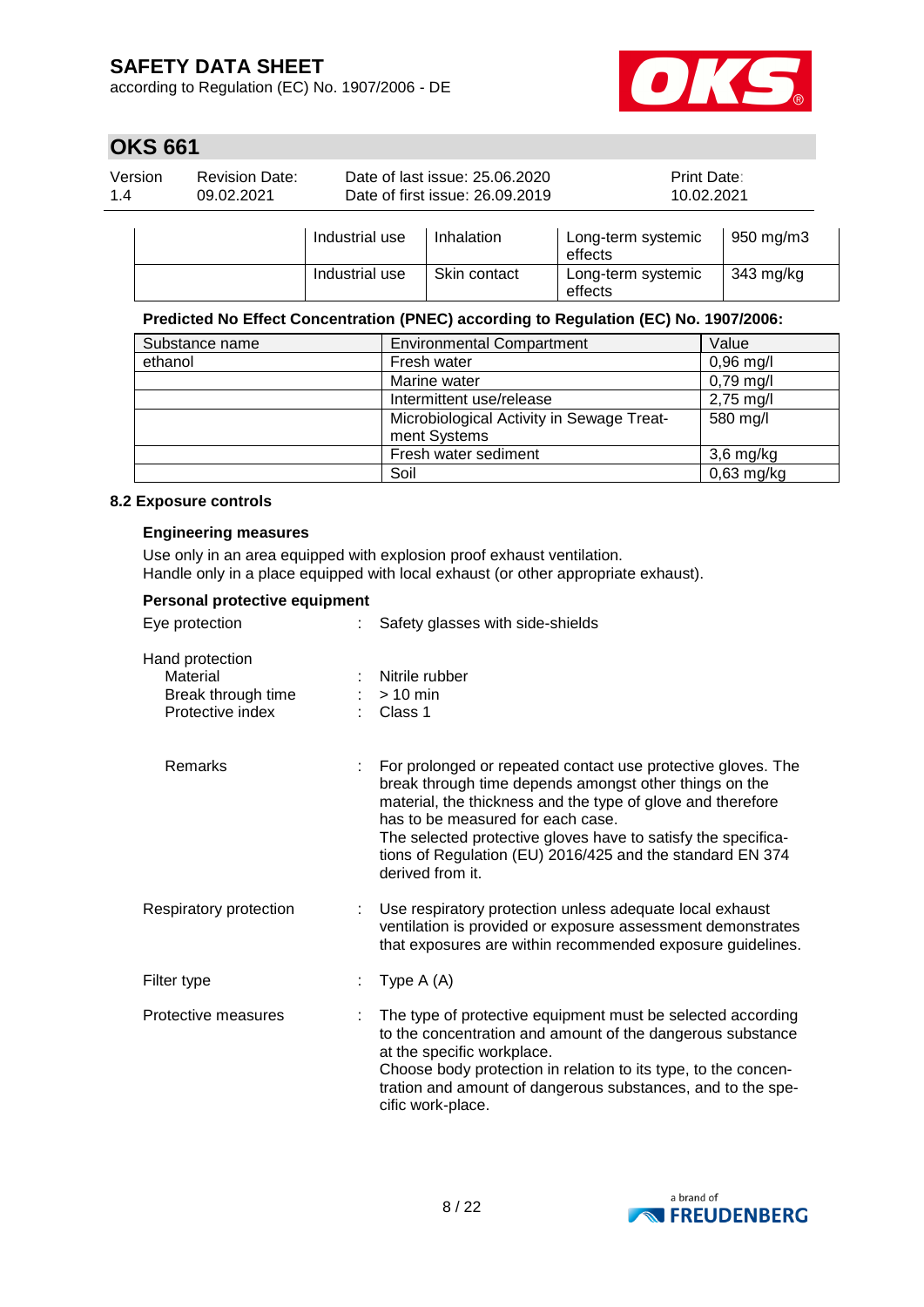according to Regulation (EC) No. 1907/2006 - DE



# **OKS 661**

| Version | <b>Revision Date:</b> | Date of last issue: 25.06.2020  | <b>Print Date:</b> |
|---------|-----------------------|---------------------------------|--------------------|
| 1.4     | 09.02.2021            | Date of first issue: 26,09,2019 | 10.02.2021         |

## **SECTION 9: Physical and chemical properties**

## **9.1 Information on basic physical and chemical properties**

| Appearance                                                     |    | aerosol                                                              |
|----------------------------------------------------------------|----|----------------------------------------------------------------------|
| Colour                                                         |    | yellow                                                               |
| Odour                                                          |    | characteristic                                                       |
| <b>Odour Threshold</b>                                         | ÷. | No data available                                                    |
|                                                                |    |                                                                      |
| рH                                                             |    | : 6 (20 °C)<br>Concentration: 100 %                                  |
| Melting point/range                                            |    | : No data available                                                  |
| Boiling point/boiling range                                    | ÷. | -42 °C<br>(1.013 hPa)                                                |
| Flash point                                                    | t. | $-104 °C$<br>Method: Abel-Pensky                                     |
| Evaporation rate                                               | ÷. | No data available                                                    |
| Flammability (solid, gas)                                      |    | : Not applicable                                                     |
| Upper explosion limit / Upper : 15 %(V)<br>flammability limit  |    |                                                                      |
| Lower explosion limit / Lower : 1,4 %(V)<br>flammability limit |    |                                                                      |
| Vapour pressure                                                | t. | No data available                                                    |
| Relative vapour density                                        | ÷. | No data available                                                    |
| Relative density                                               | ÷  | 0,75(20 °C)<br>Reference substance: Water<br>The value is calculated |
| Density                                                        |    | 0,75 g/cm3<br>(20 °C)                                                |
| <b>Bulk density</b>                                            |    | No data available                                                    |
| Solubility(ies)<br>Water solubility                            | t  | soluble                                                              |
| Solubility in other solvents                                   | ÷. | No data available                                                    |

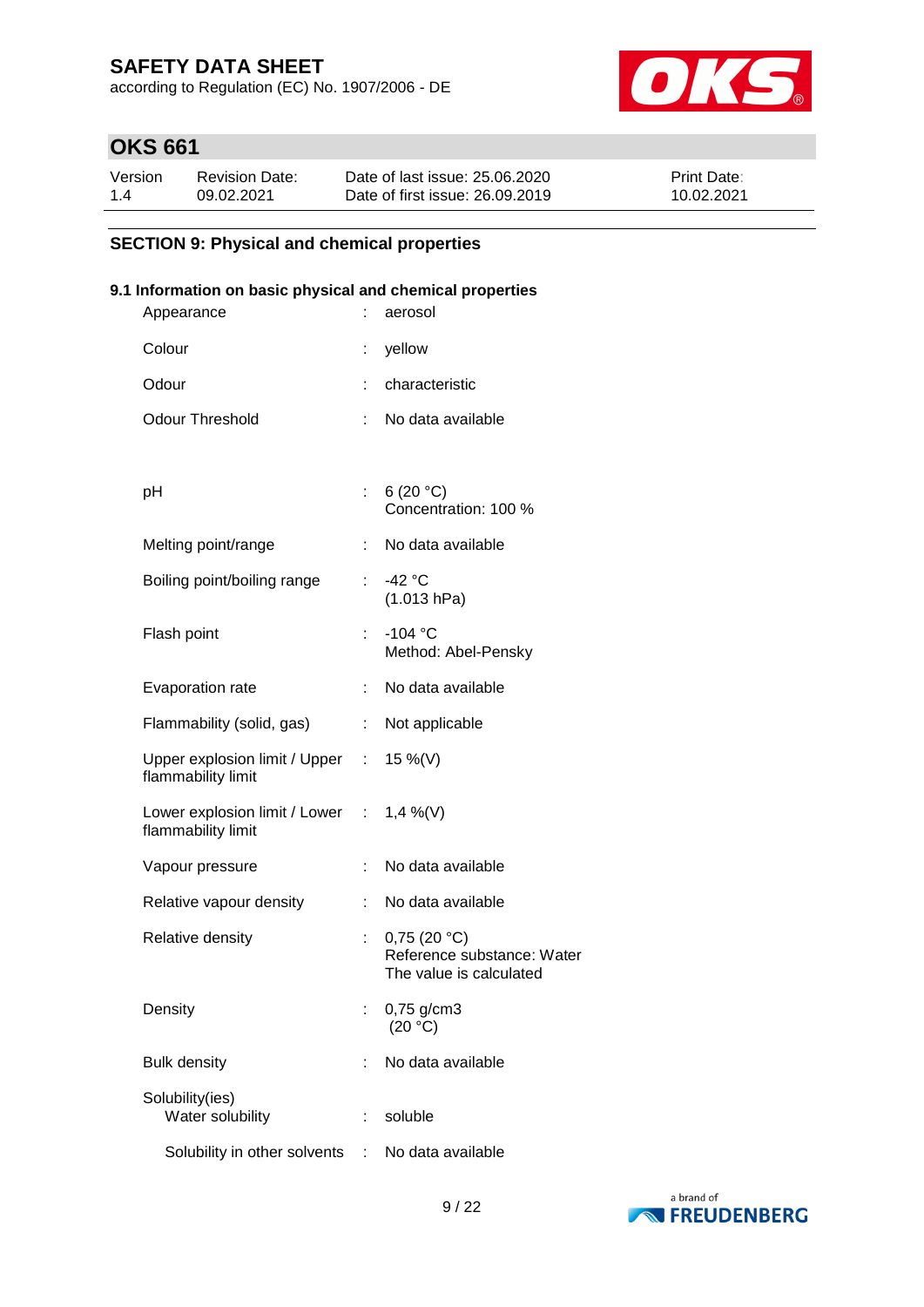according to Regulation (EC) No. 1907/2006 - DE



# **OKS 661**

| Version<br>1.4 |                                            | <b>Revision Date:</b><br>09.02.2021 |    | Date of last issue: 25.06.2020<br>Date of first issue: 26.09.2019 | Print Date:<br>10.02.2021 |
|----------------|--------------------------------------------|-------------------------------------|----|-------------------------------------------------------------------|---------------------------|
|                | Partition coefficient: n-<br>octanol/water |                                     | ÷  | No data available                                                 |                           |
|                |                                            | Auto-ignition temperature           |    | No data available                                                 |                           |
|                |                                            | Decomposition temperature           |    | No data available                                                 |                           |
|                | Viscosity                                  | Viscosity, dynamic                  |    | No data available                                                 |                           |
|                |                                            | Viscosity, kinematic                | ÷. | $<$ 21,5 mm2/s (40 °C)<br>Not applicable                          |                           |
|                |                                            | <b>Explosive properties</b>         |    | Not explosive                                                     |                           |
|                |                                            | Oxidizing properties                |    | No data available                                                 |                           |
|                |                                            | 9.2 Other information               |    |                                                                   |                           |
|                |                                            | Sublimation point                   |    | No data available                                                 |                           |
|                |                                            | Metal corrosion rate                |    | Not corrosive to metals                                           |                           |
|                | Self-ignition                              |                                     |    | not auto-flammable                                                |                           |

# **SECTION 10: Stability and reactivity**

| 10.1 Reactivity                                     |    |                                                               |
|-----------------------------------------------------|----|---------------------------------------------------------------|
| No hazards to be specially mentioned.               |    |                                                               |
| <b>10.2 Chemical stability</b>                      |    |                                                               |
| Stable under normal conditions.                     |    |                                                               |
| 10.3 Possibility of hazardous reactions             |    |                                                               |
| Hazardous reactions                                 |    | : No dangerous reaction known under conditions of normal use. |
| 10.4 Conditions to avoid                            |    |                                                               |
| Conditions to avoid                                 |    | : Heat, flames and sparks.                                    |
| 10.5 Incompatible materials                         |    |                                                               |
| Materials to avoid                                  | ÷. | Oxidizing agents                                              |
| 10.6 Hazardous decomposition products               |    |                                                               |
| No decomposition if stored and applied as directed. |    |                                                               |

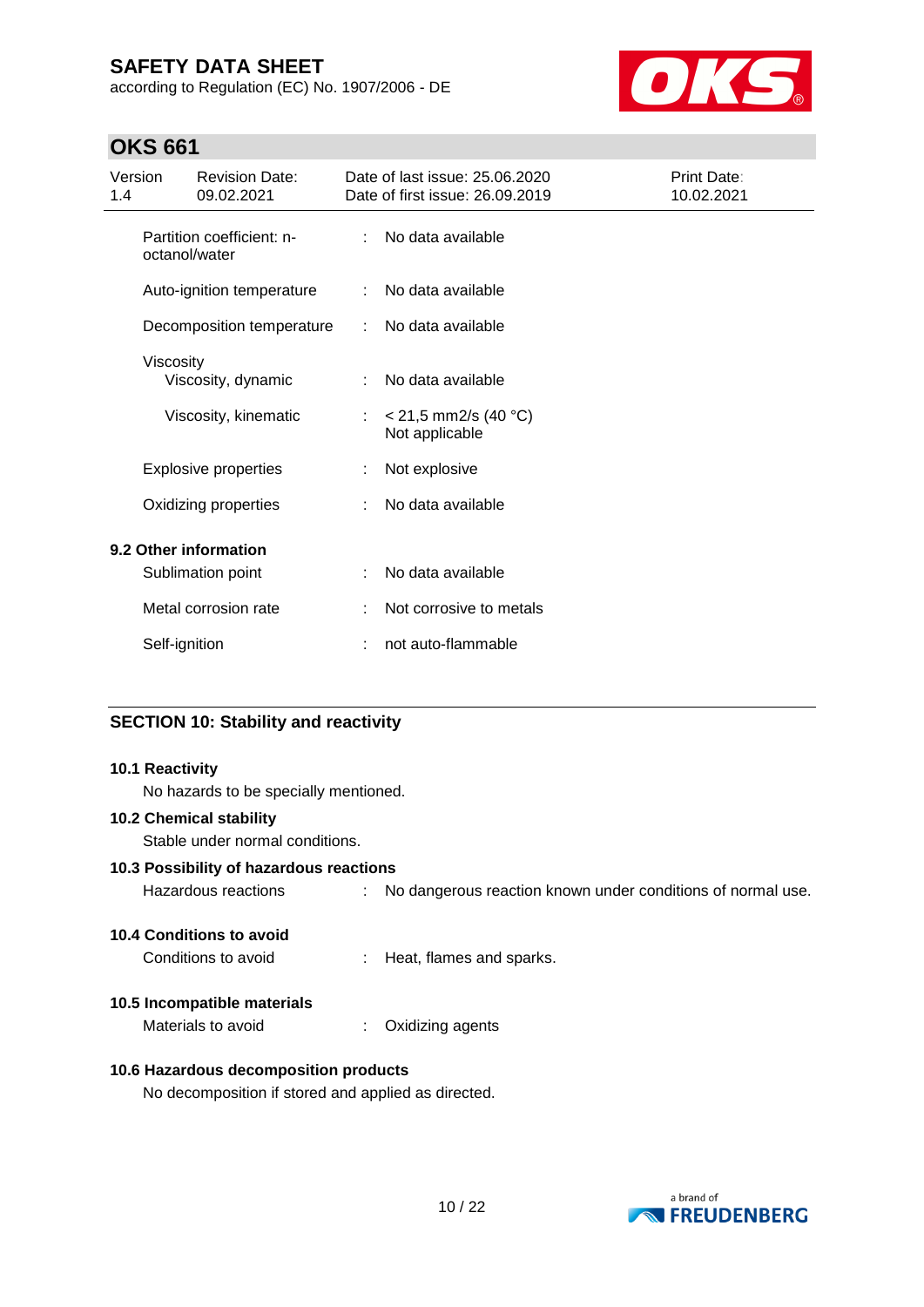according to Regulation (EC) No. 1907/2006 - DE



# **OKS 661**

| Version | Revision Date: | Date of last issue: 25,06,2020  | <b>Print Date:</b> |
|---------|----------------|---------------------------------|--------------------|
| 1.4     | 09.02.2021     | Date of first issue: 26,09,2019 | 10.02.2021         |

## **SECTION 11: Toxicological information**

## **11.1 Information on toxicological effects**

**Acute toxicity**

| Product: |  |  |  |  |
|----------|--|--|--|--|
|          |  |  |  |  |

| Acute oral toxicity       |    | Acute toxicity estimate: > 2.000 mg/kg<br>Method: Calculation method                     |  |
|---------------------------|----|------------------------------------------------------------------------------------------|--|
| Acute inhalation toxicity | ÷  | Symptoms: Inhalation may provoke the following symptoms:,<br>Respiratory disorder        |  |
| Acute dermal toxicity     | ÷. | Symptoms: Redness, Local irritation                                                      |  |
| Components:               |    |                                                                                          |  |
| ethanol:                  |    |                                                                                          |  |
| Acute oral toxicity       |    | LD50 (Rat): 10.470 mg/kg<br>Method: OECD Test Guideline 401                              |  |
| Acute inhalation toxicity |    | : LC50 (Rat): 124,7 mg/l<br>Exposure time: 4 h                                           |  |
|                           |    | Test atmosphere: vapour<br>Method: OECD Test Guideline 403                               |  |
| 1-methoxy-2-propanol:     |    |                                                                                          |  |
| Acute oral toxicity       |    | LD50 Oral (Rat): 7.120 mg/kg                                                             |  |
| pentane-2,4-dione:        |    |                                                                                          |  |
| Acute oral toxicity       |    | Acute toxicity estimate: 500,0 mg/kg<br>Method: Converted acute toxicity point estimate  |  |
|                           |    | Assessment: The component/mixture is moderately toxic after<br>single ingestion.         |  |
| methyl salicylate:        |    |                                                                                          |  |
| Acute oral toxicity       |    | Assessment: The component/mixture is moderately toxic after<br>single ingestion.         |  |
| cinnamaldehyde:           |    |                                                                                          |  |
| Acute dermal toxicity     |    | Assessment: The component/mixture is moderately toxic after<br>single contact with skin. |  |
| isobutane:                |    |                                                                                          |  |
| Acute inhalation toxicity |    | LC50 (Rat): 658 mg/l<br>Exposure time: 4 h<br>Test atmosphere: gas                       |  |

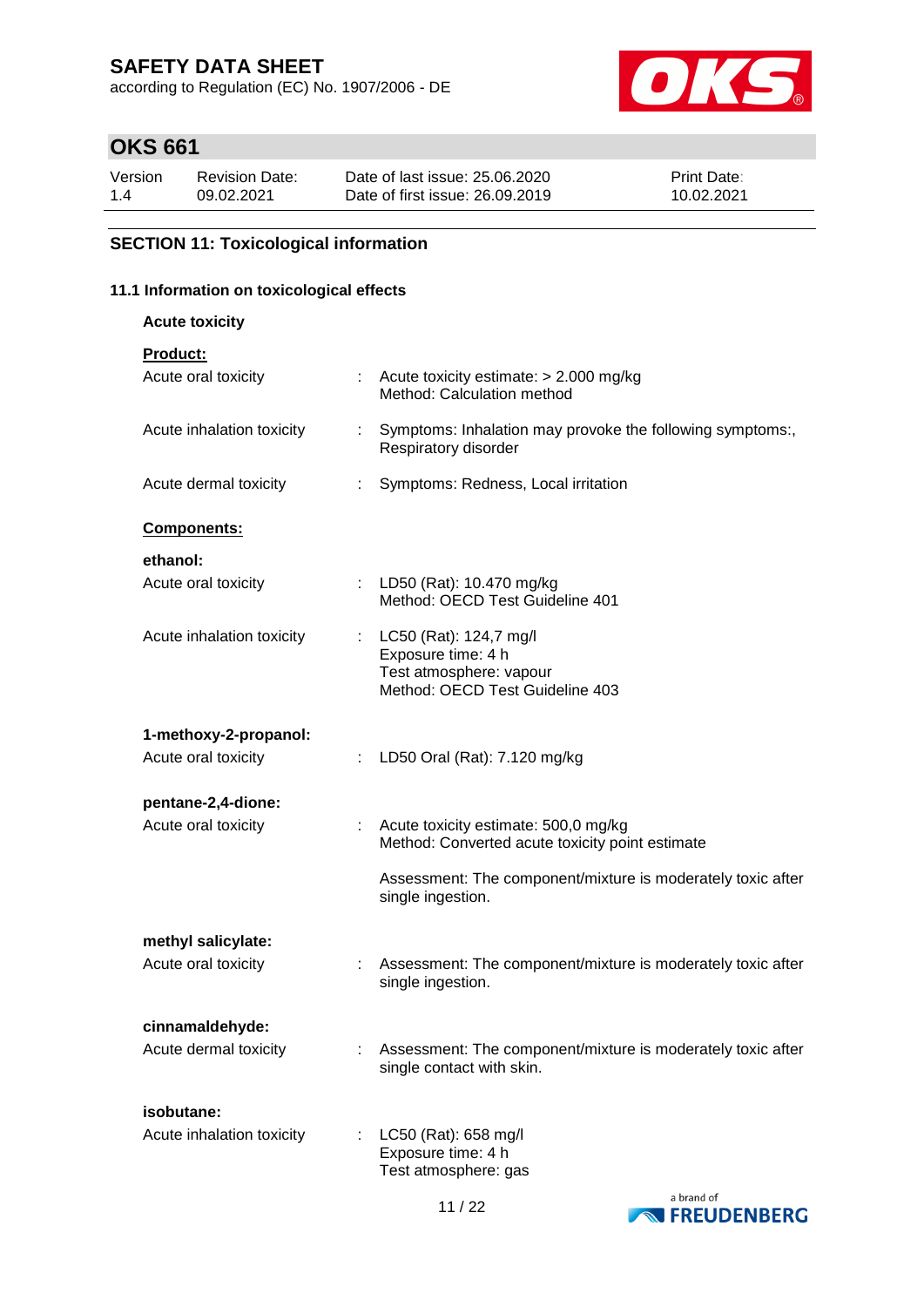according to Regulation (EC) No. 1907/2006 - DE



# **OKS 661**

| Version<br>1.4 |                  | <b>Revision Date:</b><br>09.02.2021 |   | Date of last issue: 25.06.2020<br>Date of first issue: 26.09.2019    | Print Date:<br>10.02.2021 |
|----------------|------------------|-------------------------------------|---|----------------------------------------------------------------------|---------------------------|
|                |                  |                                     |   |                                                                      |                           |
|                |                  | <b>Skin corrosion/irritation</b>    |   |                                                                      |                           |
|                | Product:         |                                     |   |                                                                      |                           |
|                | Remarks          |                                     |   | This information is not available.                                   |                           |
|                |                  | Components:                         |   |                                                                      |                           |
|                | ethanol:         |                                     |   |                                                                      |                           |
|                | Species          |                                     |   | Rabbit                                                               |                           |
|                | Method           | Assessment                          |   | No skin irritation<br><b>OECD Test Guideline 404</b>                 |                           |
|                | Result           |                                     |   | No skin irritation                                                   |                           |
|                |                  | cinnamaldehyde:                     |   |                                                                      |                           |
|                | Result           |                                     | ÷ | Skin irritation                                                      |                           |
|                |                  | Serious eye damage/eye irritation   |   |                                                                      |                           |
|                | <b>Product:</b>  |                                     |   |                                                                      |                           |
|                | Remarks          |                                     | ÷ | Contact with eyes may cause irritation.                              |                           |
|                |                  | Components:                         |   |                                                                      |                           |
|                | ethanol:         |                                     |   |                                                                      |                           |
|                | Species          |                                     |   | Rabbit                                                               |                           |
|                |                  | Assessment                          |   | Irritating to eyes.                                                  |                           |
|                | Method<br>Result |                                     |   | <b>OECD Test Guideline 405</b><br>Irritating to eyes.                |                           |
|                |                  |                                     |   |                                                                      |                           |
|                |                  | cinnamaldehyde:                     |   |                                                                      |                           |
|                | Result           |                                     |   | : Eye irritation                                                     |                           |
|                |                  | Respiratory or skin sensitisation   |   |                                                                      |                           |
|                | Product:         |                                     |   |                                                                      |                           |
|                | <b>Remarks</b>   |                                     | ÷ | This information is not available.                                   |                           |
|                |                  | Components:                         |   |                                                                      |                           |
|                | ethanol:         |                                     |   |                                                                      |                           |
|                | Species          |                                     |   | Mouse                                                                |                           |
|                |                  | Assessment                          |   | Does not cause skin sensitisation.                                   |                           |
|                | Method<br>Result |                                     |   | <b>OECD Test Guideline 429</b><br>Does not cause skin sensitisation. |                           |
|                |                  |                                     |   |                                                                      |                           |

## **cinnamaldehyde:**

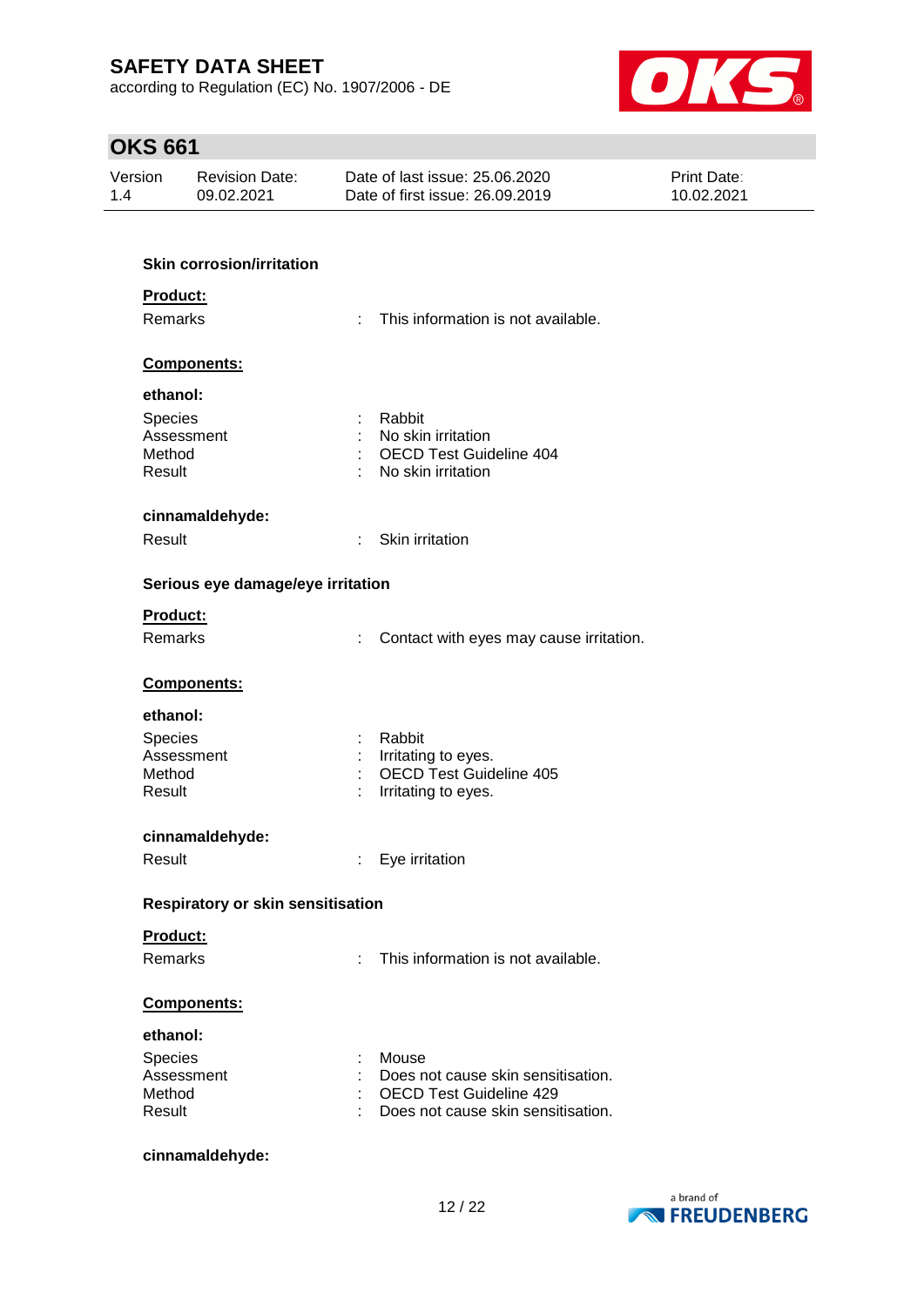**OKS 661**

according to Regulation (EC) No. 1907/2006 - DE



# Version 1.4 Revision Date: 09.02.2021 Date of last issue: 25.06.2020 Date of first issue: 26.09.2019 Print Date: 10.02.2021 Result : May cause sensitisation by skin contact. **Germ cell mutagenicity Product:** Genotoxicity in vitro : Remarks: No data available Genotoxicity in vivo : Remarks: No data available **Components: ethanol:** Genotoxicity in vitro : Test Type: Ames test Metabolic activation: with and without metabolic activation Method: OECD Test Guideline 471 Result: negative Genotoxicity in vivo : Test Type: In vivo micronucleus test Species: Mouse Result: negative **Carcinogenicity Product:** Remarks : No data available **Reproductive toxicity Product:** Effects on fertility : Remarks: No data available Effects on foetal development : Remarks: No data available **STOT - single exposure Components: ethanol:** Assessment : The substance or mixture is not classified as specific target organ toxicant, single exposure. **1-methoxy-2-propanol:** Assessment : May cause drowsiness or dizziness.

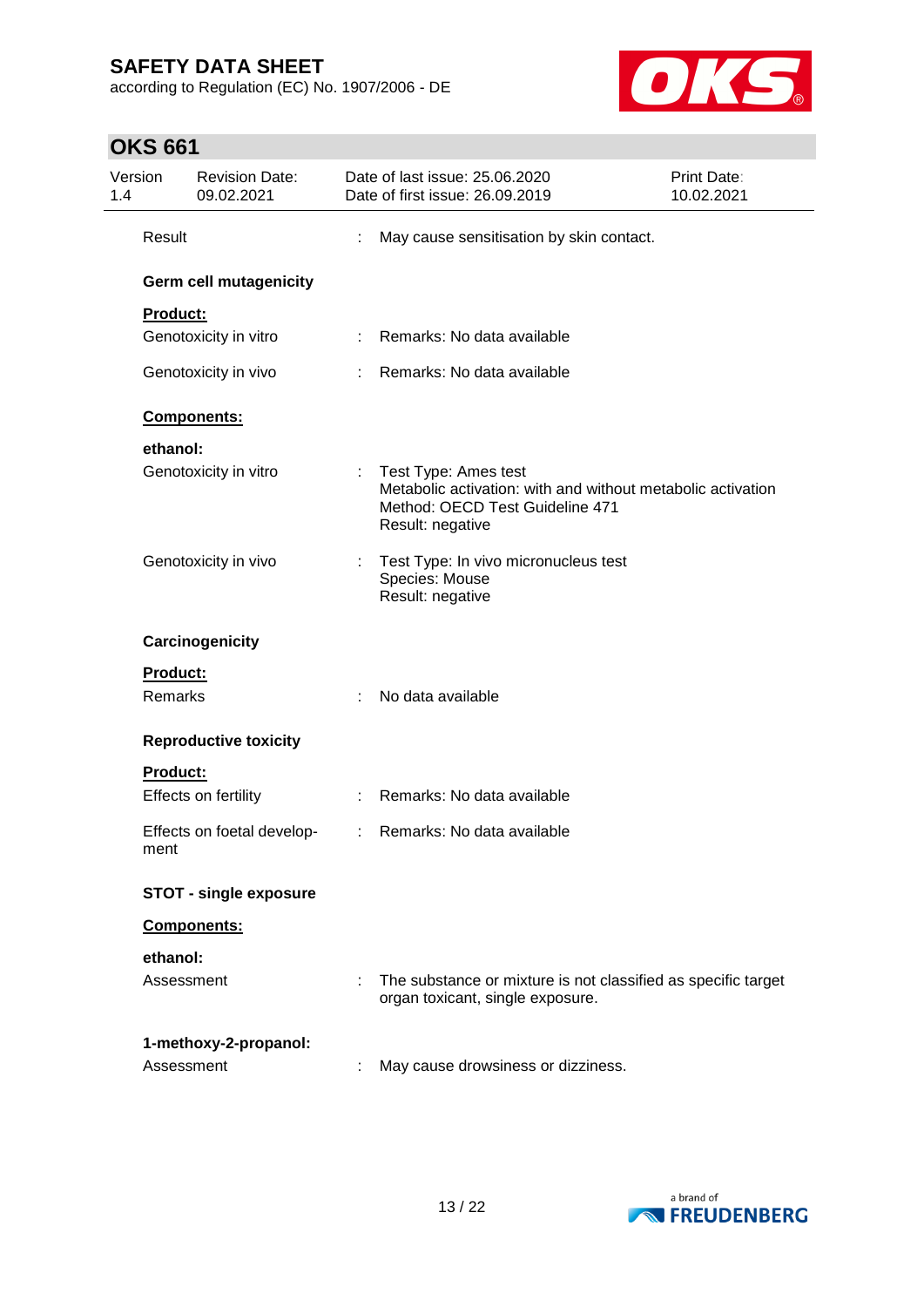according to Regulation (EC) No. 1907/2006 - DE



# **OKS 661**

| <b>STOT - repeated exposure</b><br>Components:<br>ethanol:<br>Assessment<br><b>Repeated dose toxicity</b><br>Product:<br>Remarks<br>Components:<br>ethanol:<br>Species<br><b>NOAEL</b><br><b>Application Route</b><br>Exposure time<br>Method<br><b>Aspiration toxicity</b><br><b>Product:</b><br>This information is not available.<br>Components:<br>ethanol:<br>No aspiration toxicity classification<br><b>Further information</b><br>Product:<br><b>Remarks</b> |   |                                                                                                       |  |
|----------------------------------------------------------------------------------------------------------------------------------------------------------------------------------------------------------------------------------------------------------------------------------------------------------------------------------------------------------------------------------------------------------------------------------------------------------------------|---|-------------------------------------------------------------------------------------------------------|--|
|                                                                                                                                                                                                                                                                                                                                                                                                                                                                      |   |                                                                                                       |  |
|                                                                                                                                                                                                                                                                                                                                                                                                                                                                      |   |                                                                                                       |  |
|                                                                                                                                                                                                                                                                                                                                                                                                                                                                      |   |                                                                                                       |  |
|                                                                                                                                                                                                                                                                                                                                                                                                                                                                      |   | : The substance or mixture is not classified as specific target<br>organ toxicant, repeated exposure. |  |
|                                                                                                                                                                                                                                                                                                                                                                                                                                                                      |   |                                                                                                       |  |
|                                                                                                                                                                                                                                                                                                                                                                                                                                                                      |   |                                                                                                       |  |
|                                                                                                                                                                                                                                                                                                                                                                                                                                                                      | ÷ | This information is not available.                                                                    |  |
|                                                                                                                                                                                                                                                                                                                                                                                                                                                                      |   |                                                                                                       |  |
|                                                                                                                                                                                                                                                                                                                                                                                                                                                                      |   |                                                                                                       |  |
|                                                                                                                                                                                                                                                                                                                                                                                                                                                                      |   | Rat, female                                                                                           |  |
|                                                                                                                                                                                                                                                                                                                                                                                                                                                                      |   | 1.730 mg/kg<br>Oral                                                                                   |  |
|                                                                                                                                                                                                                                                                                                                                                                                                                                                                      |   | 90 d                                                                                                  |  |
|                                                                                                                                                                                                                                                                                                                                                                                                                                                                      |   | <b>OECD Test Guideline 408</b>                                                                        |  |
|                                                                                                                                                                                                                                                                                                                                                                                                                                                                      |   |                                                                                                       |  |
|                                                                                                                                                                                                                                                                                                                                                                                                                                                                      |   |                                                                                                       |  |
|                                                                                                                                                                                                                                                                                                                                                                                                                                                                      |   |                                                                                                       |  |
|                                                                                                                                                                                                                                                                                                                                                                                                                                                                      |   |                                                                                                       |  |
|                                                                                                                                                                                                                                                                                                                                                                                                                                                                      |   |                                                                                                       |  |
|                                                                                                                                                                                                                                                                                                                                                                                                                                                                      |   |                                                                                                       |  |
|                                                                                                                                                                                                                                                                                                                                                                                                                                                                      |   |                                                                                                       |  |
|                                                                                                                                                                                                                                                                                                                                                                                                                                                                      |   |                                                                                                       |  |
|                                                                                                                                                                                                                                                                                                                                                                                                                                                                      |   | Information given is based on data on the components and<br>the toxicology of similar products.       |  |
| <b>SECTION 12: Ecological information</b>                                                                                                                                                                                                                                                                                                                                                                                                                            |   |                                                                                                       |  |

## **12.1 Toxicity**

| <b>Product:</b>                                                                     |                              |
|-------------------------------------------------------------------------------------|------------------------------|
| Toxicity to fish                                                                    | : Remarks: No data available |
| Toxicity to daphnia and other : Remarks: No data available<br>aquatic invertebrates |                              |

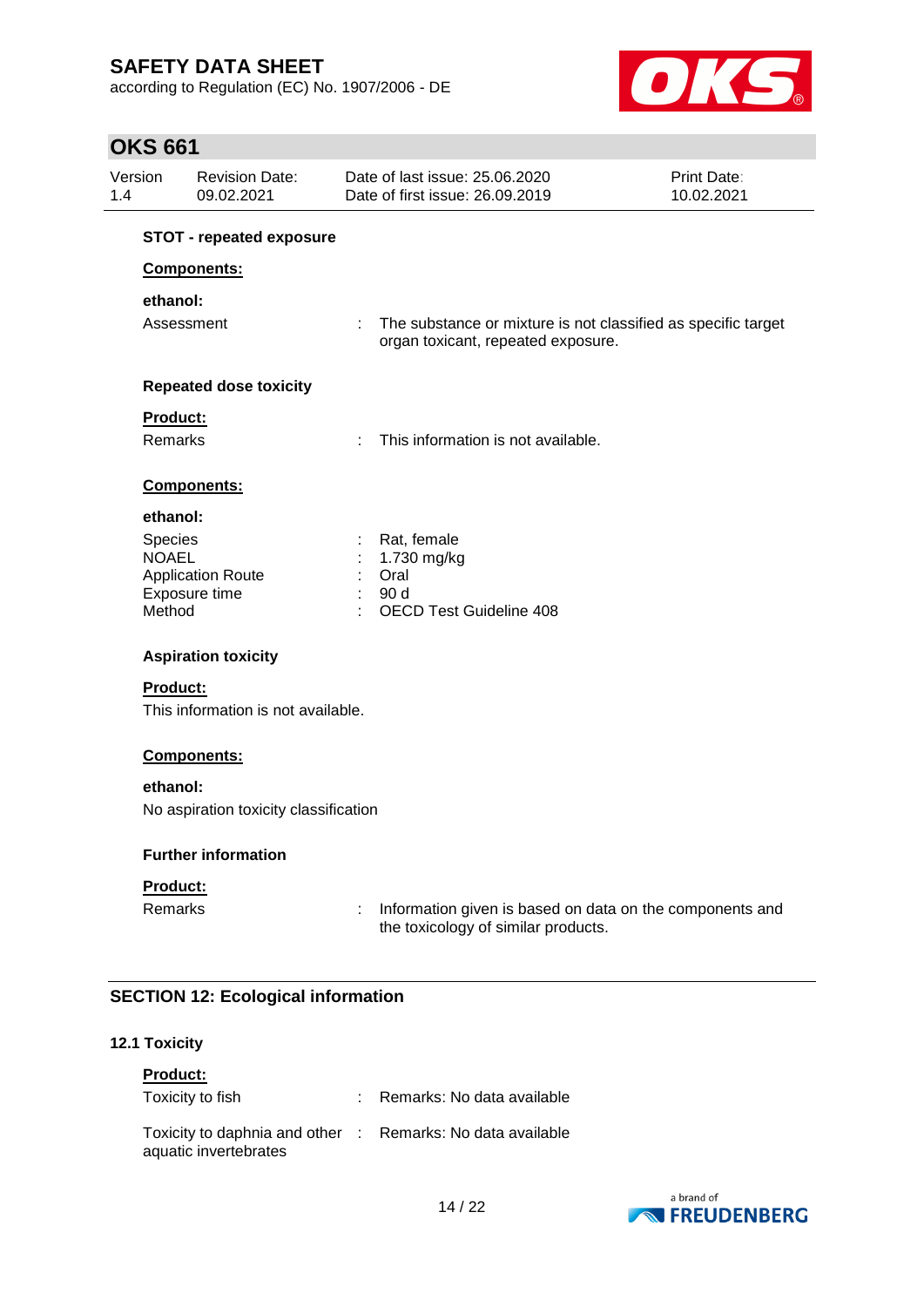according to Regulation (EC) No. 1907/2006 - DE



# **OKS 661**

| Version<br>1.4 |                                    | <b>Revision Date:</b><br>09.02.2021                              |    | Date of last issue: 25.06.2020<br>Date of first issue: 26.09.2019                                                  | Print Date:<br>10.02.2021                                                                                             |
|----------------|------------------------------------|------------------------------------------------------------------|----|--------------------------------------------------------------------------------------------------------------------|-----------------------------------------------------------------------------------------------------------------------|
|                | plants                             | Toxicity to algae/aquatic                                        |    | Remarks: No data available                                                                                         |                                                                                                                       |
|                |                                    | Toxicity to microorganisms                                       |    | Remarks: No data available                                                                                         |                                                                                                                       |
|                |                                    | Components:                                                      |    |                                                                                                                    |                                                                                                                       |
|                | ethanol:                           |                                                                  |    |                                                                                                                    |                                                                                                                       |
|                |                                    | Toxicity to fish                                                 | t  | Exposure time: 96 h                                                                                                | LC50 (Pimephales promelas (fathead minnow)): 3.220 mg/l                                                               |
|                |                                    | Toxicity to daphnia and other<br>aquatic invertebrates           | ÷. | EC50 (Daphnia magna (Water flea)): > 10.000 mg/l<br>Exposure time: 48 h                                            |                                                                                                                       |
|                | plants                             | Toxicity to algae/aquatic                                        |    | Exposure time: 72 h<br>Method: OECD Test Guideline 201                                                             | EC50 (Chlorella vulgaris (Fresh water algae)): 275 mg/l                                                               |
|                | ic toxicity)                       | Toxicity to daphnia and other :<br>aquatic invertebrates (Chron- |    | NOEC: 6.300 mg/l<br>Exposure time: 48 d<br>Species: Daphnia magna (Water flea)                                     |                                                                                                                       |
|                | 12.2 Persistence and degradability |                                                                  |    |                                                                                                                    |                                                                                                                       |
|                | Product:                           |                                                                  |    |                                                                                                                    |                                                                                                                       |
|                |                                    | Biodegradability                                                 |    | : Remarks: No data available                                                                                       |                                                                                                                       |
|                | ity                                | Physico-chemical removabil- :                                    |    | Remarks: No data available                                                                                         |                                                                                                                       |
|                |                                    | <b>Components:</b>                                               |    |                                                                                                                    |                                                                                                                       |
|                | ethanol:                           | <b>Biodegradability</b>                                          |    | Test Type: aerobic<br>Result: Readily biodegradable.<br>Kinetic:<br>28 d: 97 %<br>Method: OECD Test Guideline 301B |                                                                                                                       |
|                |                                    | 1-methoxy-2-propanol:                                            |    |                                                                                                                    |                                                                                                                       |
|                |                                    | Biodegradability                                                 |    | Result: rapidly biodegradable                                                                                      |                                                                                                                       |
|                |                                    | 12.3 Bioaccumulative potential                                   |    |                                                                                                                    |                                                                                                                       |
|                | Product:                           |                                                                  |    |                                                                                                                    |                                                                                                                       |
|                |                                    | Bioaccumulation                                                  |    | be persistent, bioaccumulating and toxic (PBT).<br>persistent and very bioaccumulating (vPvB).                     | Remarks: This mixture contains no substance considered to<br>This mixture contains no substance considered to be very |
|                |                                    |                                                                  |    | 4E/22                                                                                                              | a brand of                                                                                                            |

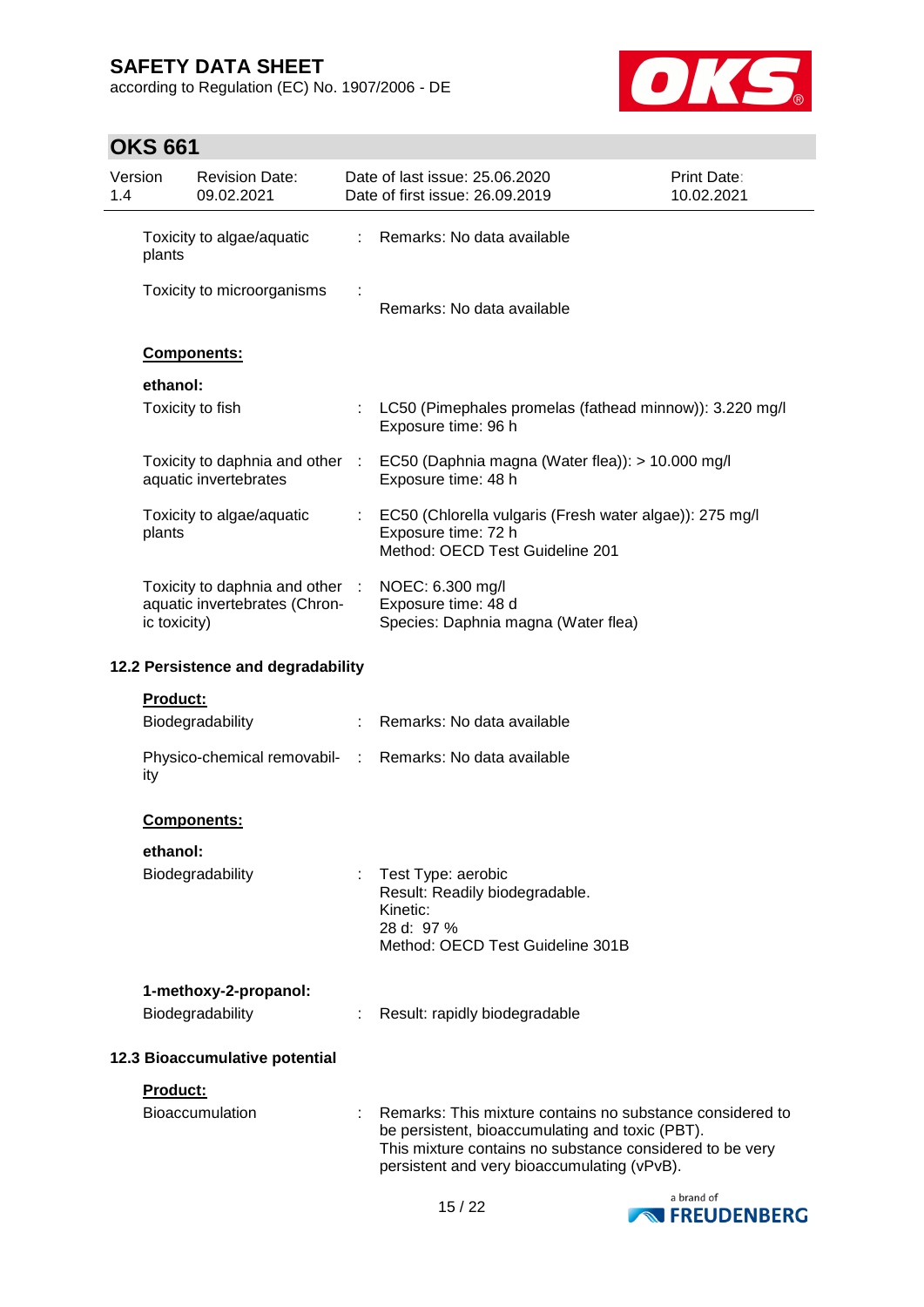according to Regulation (EC) No. 1907/2006 - DE



# **OKS 661**

| 1.4 | Version<br><b>Revision Date:</b><br>09.02.2021 |                                                    |   | Date of last issue: 25.06.2020<br>Date of first issue: 26.09.2019                                                                                                                                          | <b>Print Date:</b><br>10.02.2021 |
|-----|------------------------------------------------|----------------------------------------------------|---|------------------------------------------------------------------------------------------------------------------------------------------------------------------------------------------------------------|----------------------------------|
|     |                                                |                                                    |   |                                                                                                                                                                                                            |                                  |
|     |                                                | Components:                                        |   |                                                                                                                                                                                                            |                                  |
|     | ethanol:                                       |                                                    |   |                                                                                                                                                                                                            |                                  |
|     |                                                | <b>Bioaccumulation</b>                             |   | Bioconcentration factor (BCF): 3,2<br>Remarks: Due to the distribution coefficient n-octanol/water,<br>accumulation in organisms is not expected.                                                          |                                  |
|     |                                                | Partition coefficient: n-<br>octanol/water         | ÷ | log Pow: -0,35 (20 °C)<br>Method: OECD Test Guideline 117                                                                                                                                                  |                                  |
|     |                                                | 1-methoxy-2-propanol:                              |   |                                                                                                                                                                                                            |                                  |
|     |                                                | Bioaccumulation                                    |   | Bioconcentration factor (BCF): < 100                                                                                                                                                                       |                                  |
|     |                                                | Partition coefficient: n-<br>octanol/water         | ÷ | log Pow: 0,37                                                                                                                                                                                              |                                  |
|     |                                                | isobutane:                                         |   |                                                                                                                                                                                                            |                                  |
|     |                                                | Partition coefficient: n-<br>octanol/water         | ÷ | log Pow: 2,88<br>Method: OECD Test Guideline 107                                                                                                                                                           |                                  |
|     | propane:                                       |                                                    |   |                                                                                                                                                                                                            |                                  |
|     |                                                | Partition coefficient: n-<br>octanol/water         | ÷ | log Pow: 2,36                                                                                                                                                                                              |                                  |
|     |                                                | 12.4 Mobility in soil                              |   |                                                                                                                                                                                                            |                                  |
|     | Product:                                       |                                                    |   |                                                                                                                                                                                                            |                                  |
|     | <b>Mobility</b>                                |                                                    |   | Remarks: No data available                                                                                                                                                                                 |                                  |
|     |                                                | Distribution among environ-<br>mental compartments | ÷ | Remarks: No data available                                                                                                                                                                                 |                                  |
|     |                                                | 12.5 Results of PBT and vPvB assessment            |   |                                                                                                                                                                                                            |                                  |
|     | Product:                                       |                                                    |   |                                                                                                                                                                                                            |                                  |
|     |                                                | Assessment                                         |   | This substance/mixture contains no components considered<br>to be either persistent, bioaccumulative and toxic (PBT), or<br>very persistent and very bioaccumulative (vPvB) at levels of<br>0.1% or higher |                                  |
|     |                                                | <b>Components:</b>                                 |   |                                                                                                                                                                                                            |                                  |
|     | ethanol:                                       |                                                    |   |                                                                                                                                                                                                            |                                  |
|     |                                                | Assessment                                         |   | This substance is not considered to be persistent, bioaccumu-<br>lating and toxic (PBT) This substance is not considered to be<br>very persistent and very bioaccumulating (vPvB)                          |                                  |

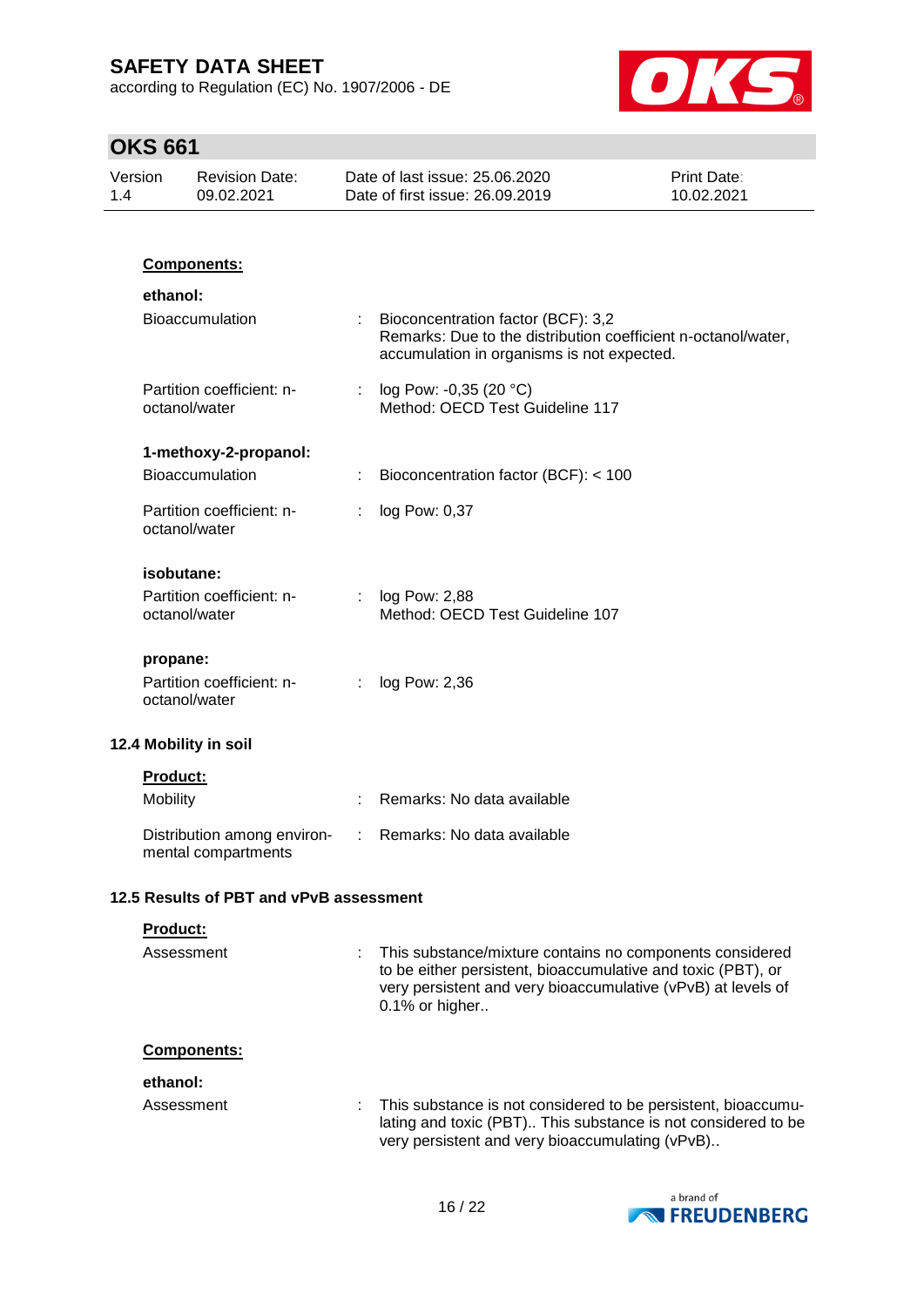according to Regulation (EC) No. 1907/2006 - DE



# **OKS 661**

| Version | Revision Date: | Date of last issue: 25.06.2020  | <b>Print Date:</b> |
|---------|----------------|---------------------------------|--------------------|
| 1.4     | 09.02.2021     | Date of first issue: 26,09,2019 | 10.02.2021         |

#### **12.6 Other adverse effects**

## **Product:**

Additional ecological infor-: No information on ecology is available. mation

## **SECTION 13: Disposal considerations**

| 13.1 Waste treatment methods |    |                                                                                                                                                                                                                     |
|------------------------------|----|---------------------------------------------------------------------------------------------------------------------------------------------------------------------------------------------------------------------|
| Product                      | t. | Do not dispose of with domestic refuse.<br>Dispose of as hazardous waste in compliance with local and<br>national regulations.                                                                                      |
|                              |    | Waste codes should be assigned by the user based on the<br>application for which the product was used.                                                                                                              |
| Contaminated packaging       | ÷  | Packaging that is not properly emptied must be disposed of as<br>the unused product.<br>Offer empty spray cans to an established disposal company.<br>Pressurized container: Do not pierce or burn, even after use. |
|                              |    | The following Waste Codes are only suggestions:                                                                                                                                                                     |
| Waste Code                   |    | unused product, packagings not completely emptied<br>16 05 04*, gases in pressure containers (including halons)<br>containing hazardous substances                                                                  |

## **SECTION 14: Transport information**

## **14.1 UN number**

| <b>ADN</b>                   |    | <b>UN 1950</b>      |
|------------------------------|----|---------------------|
| <b>ADR</b>                   | t. | <b>UN 1950</b>      |
| <b>RID</b>                   | t. | UN 1950             |
| <b>IMDG</b>                  | t. | <b>UN 1950</b>      |
| <b>IATA</b>                  | t. | <b>UN 1950</b>      |
| 14.2 UN proper shipping name |    |                     |
| <b>ADN</b>                   | t. | <b>AEROSOLS</b>     |
| <b>ADR</b>                   | t. | <b>AEROSOLS</b>     |
| <b>RID</b>                   | t. | <b>AEROSOLS</b>     |
| <b>IMDG</b>                  | t. | <b>AEROSOLS</b>     |
| IATA                         | t. | Aerosols, flammable |
|                              |    |                     |

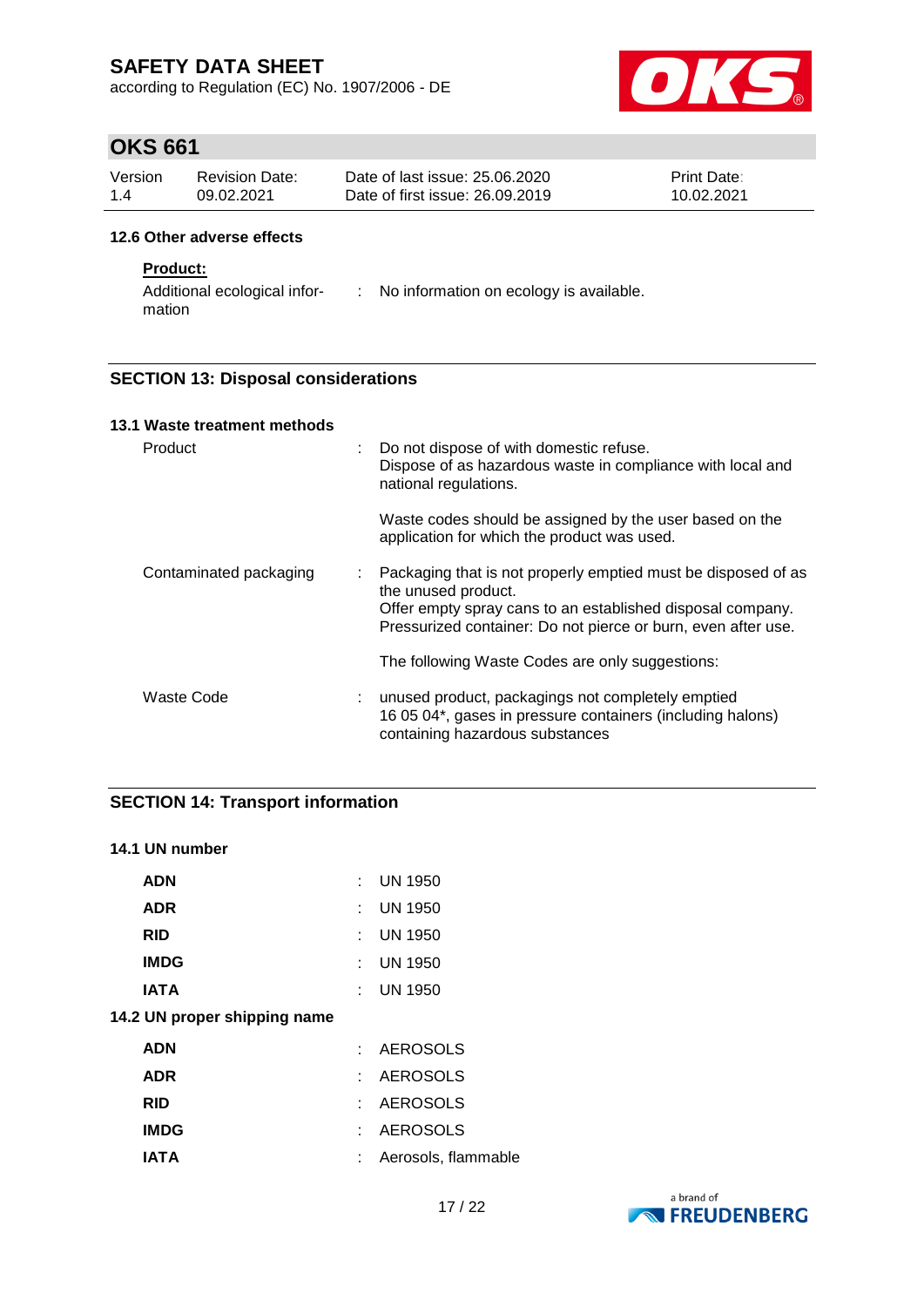according to Regulation (EC) No. 1907/2006 - DE



# **OKS 661**

| 1.4 | Version                           | <b>Revision Date:</b><br>09.02.2021                                                                  |    | Date of last issue: 25.06.2020<br>Date of first issue: 26.09.2019 | <b>Print Date:</b><br>10.02.2021 |  |  |  |
|-----|-----------------------------------|------------------------------------------------------------------------------------------------------|----|-------------------------------------------------------------------|----------------------------------|--|--|--|
|     | 14.3 Transport hazard class(es)   |                                                                                                      |    |                                                                   |                                  |  |  |  |
|     | <b>ADN</b>                        |                                                                                                      | t  | 2                                                                 |                                  |  |  |  |
|     | <b>ADR</b>                        |                                                                                                      | ÷  | $\overline{2}$                                                    |                                  |  |  |  |
|     | <b>RID</b>                        |                                                                                                      | ÷  | $\overline{2}$                                                    |                                  |  |  |  |
|     | <b>IMDG</b>                       |                                                                                                      | ÷  | 2.1                                                               |                                  |  |  |  |
|     | <b>IATA</b>                       |                                                                                                      | ÷  | 2.1                                                               |                                  |  |  |  |
|     |                                   | 14.4 Packing group                                                                                   |    |                                                                   |                                  |  |  |  |
|     |                                   |                                                                                                      |    |                                                                   |                                  |  |  |  |
|     | <b>ADN</b><br>Labels              | Packing group<br><b>Classification Code</b>                                                          | ×. | Not assigned by regulation<br>5F<br>2.1                           |                                  |  |  |  |
|     | <b>ADR</b><br>Labels              | Packing group<br><b>Classification Code</b><br>Tunnel restriction code                               |    | Not assigned by regulation<br>5F<br>2.1<br>(D)                    |                                  |  |  |  |
|     | <b>RID</b><br>Labels              | Packing group<br><b>Classification Code</b><br><b>Hazard Identification Number</b>                   |    | Not assigned by regulation<br>5F<br>23<br>2.1                     |                                  |  |  |  |
|     | <b>IMDG</b><br>Labels<br>EmS Code | Packing group                                                                                        |    | Not assigned by regulation<br>2.1<br>$F-D, S-U$                   |                                  |  |  |  |
|     | aircraft)<br>Labels               | <b>IATA (Cargo)</b><br>Packing instruction (cargo<br>Packing instruction (LQ)<br>Packing group       |    | 203<br>Y203<br>Not assigned by regulation<br>Flammable Gas        |                                  |  |  |  |
|     | ger aircraft)<br>Labels           | <b>IATA (Passenger)</b><br>Packing instruction (passen-<br>Packing instruction (LQ)<br>Packing group | ÷  | 203<br>Y203<br>Not assigned by regulation<br>Flammable Gas        |                                  |  |  |  |
|     |                                   | <b>14.5 Environmental hazards</b>                                                                    |    |                                                                   |                                  |  |  |  |
|     | <b>ADN</b>                        |                                                                                                      |    |                                                                   |                                  |  |  |  |
|     |                                   | Environmentally hazardous                                                                            |    | no                                                                |                                  |  |  |  |
|     | <b>ADR</b>                        | Environmentally hazardous                                                                            |    | no                                                                |                                  |  |  |  |
|     | <b>RID</b>                        | Environmentally hazardous                                                                            |    | no                                                                |                                  |  |  |  |

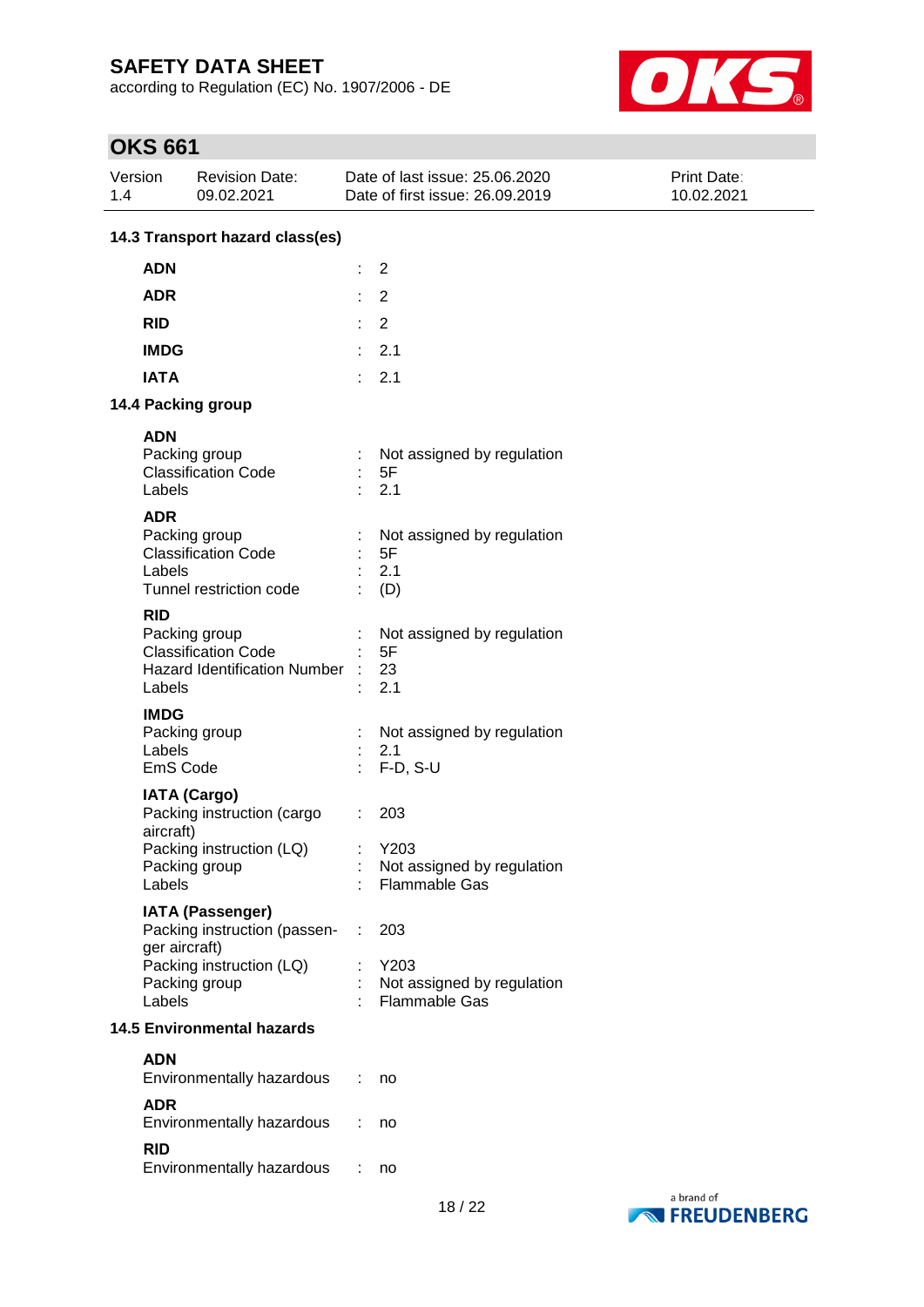according to Regulation (EC) No. 1907/2006 - DE



# **OKS 661**

| Version     | <b>Revision Date:</b> | Date of last issue: 25.06.2020  | <b>Print Date:</b> |
|-------------|-----------------------|---------------------------------|--------------------|
| 1.4         | 09.02.2021            | Date of first issue: 26.09.2019 | 10.02.2021         |
| <b>IMDG</b> | Marine pollutant      | no                              |                    |

## **IATA (Passenger)**

| Environmentally hazardous | no |
|---------------------------|----|
| IATA (Cargo)              |    |
| Environmentally hazardous | no |

#### **14.6 Special precautions for user**

The transport classification(s) provided herein are for informational purposes only, and solely based upon the properties of the unpackaged material as it is described within this Safety Data Sheet. Transportation classifications may vary by mode of transportation, package sizes, and variations in regional or country regulations.

## **14.7 Transport in bulk according to Annex II of Marpol and the IBC Code**

| Remarks |  |  | Not applicable for product as supplied. |
|---------|--|--|-----------------------------------------|
|---------|--|--|-----------------------------------------|

## **SECTION 15: Regulatory information**

## **15.1 Safety, health and environmental regulations/legislation specific for the substance or mixture**

| REACH - Candidate List of Substances of Very High<br>Concern for Authorisation (Article 59).                                                         | $\mathcal{L}$             | This product does not contain sub-<br>stances of very high concern (Regu-<br>lation (EC) No 1907/2006 (REACH),<br>Article 57). |  |
|------------------------------------------------------------------------------------------------------------------------------------------------------|---------------------------|--------------------------------------------------------------------------------------------------------------------------------|--|
| REACH - List of substances subject to authorisation<br>(Annex XIV)                                                                                   |                           | Not applicable                                                                                                                 |  |
| Regulation (EC) No 1005/2009 on substances that de-<br>plete the ozone layer                                                                         | $\mathcal{L}$             | Not applicable                                                                                                                 |  |
| Regulation (EU) 2019/1021 on persistent organic pollu-<br><br>tants (recast)                                                                         |                           | Not applicable                                                                                                                 |  |
| Regulation (EC) No 649/2012 of the European Parlia-<br>ment and the Council concerning the export and import<br>of dangerous chemicals               | ÷.                        | Not applicable                                                                                                                 |  |
| REACH - Restrictions on the manufacture, placing on<br>the market and use of certain dangerous substances,<br>preparations and articles (Annex XVII) | $\mathbb{R}^{\mathbb{Z}}$ | Not applicable                                                                                                                 |  |
| P <sub>5</sub> c                                                                                                                                     |                           |                                                                                                                                |  |
| P <sub>2</sub>                                                                                                                                       |                           |                                                                                                                                |  |

Seveso III: Directive 2012/18/EU of the European Parliament and of the Council on the control of major-accident hazards involving dangerous substances. 18 Liquefied extremely flam-

mable gases (including LPG) and natural gas

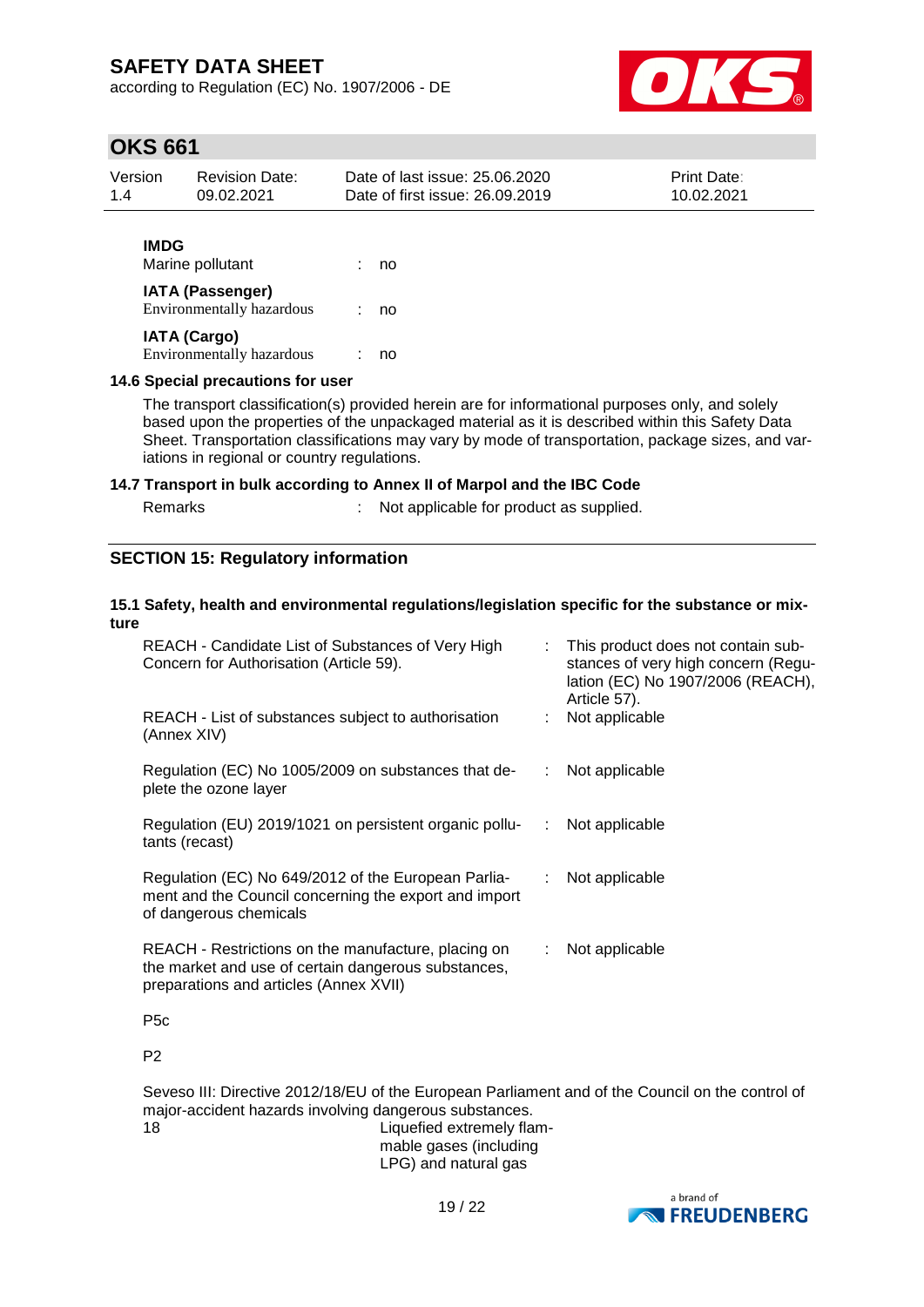according to Regulation (EC) No. 1907/2006 - DE



# **OKS 661**

| Version<br>1.4 |                  | <b>Revision Date:</b><br>09.02.2021 |   | Date of last issue: 25.06.2020<br>Date of first issue: 26.09.2019                                                                                                                                                                                                                                                                  | Print Date:<br>10.02.2021 |
|----------------|------------------|-------------------------------------|---|------------------------------------------------------------------------------------------------------------------------------------------------------------------------------------------------------------------------------------------------------------------------------------------------------------------------------------|---------------------------|
|                | P <sub>3</sub> b |                                     |   | <b>FLAMMABLE AEROSOLS</b>                                                                                                                                                                                                                                                                                                          |                           |
|                | (Germany)        | Water contaminating class           |   | : WGK 1 slightly hazardous to water<br>Classification according to AwSV, Annex 1 (5.2)                                                                                                                                                                                                                                             |                           |
|                |                  | TA Luft List (Germany)              | ÷ | Total dust:<br>Not applicable<br>Inorganic substances in powdered form:<br>Not applicable<br>Inorganic substances in vapour or gaseous form:<br>Not applicable<br>Organic Substances:<br>others: 64,62 %<br>Carcinogenic substances:<br>Not applicable<br>Mutagenic:<br>Not applicable<br>Toxic to reproduction:<br>Not applicable |                           |
|                |                  | Volatile organic compounds          |   | Directive 2010/75/EU of 24 November 2010 on industrial<br>emissions (integrated pollution prevention and control)<br>Volatile organic compounds (VOC) content: 67,12 %                                                                                                                                                             |                           |

## **Other regulations:**

Take note of Law on the protection of mothers at work, in education and in studies (Maternity Protection Act - MuSchG).

Take note of Directive 94/33/EC on the protection of young people at work or stricter national regulations, where applicable.

## **15.2 Chemical safety assessment**

This information is not available.

## **SECTION 16: Other information**

#### **Full text of H-Statements**

| H <sub>220</sub> | Extremely flammable gas.                            |
|------------------|-----------------------------------------------------|
| H <sub>225</sub> | Highly flammable liquid and vapour.                 |
| H <sub>226</sub> | Flammable liquid and vapour.                        |
| H <sub>280</sub> | Contains gas under pressure; may explode if heated. |
| H302             | Harmful if swallowed.                               |
| H312             | Harmful in contact with skin.                       |
| H315             | Causes skin irritation.                             |
| H317             | May cause an allergic skin reaction.                |
| H319             | Causes serious eye irritation.                      |
| H336             | May cause drowsiness or dizziness.                  |
|                  |                                                     |

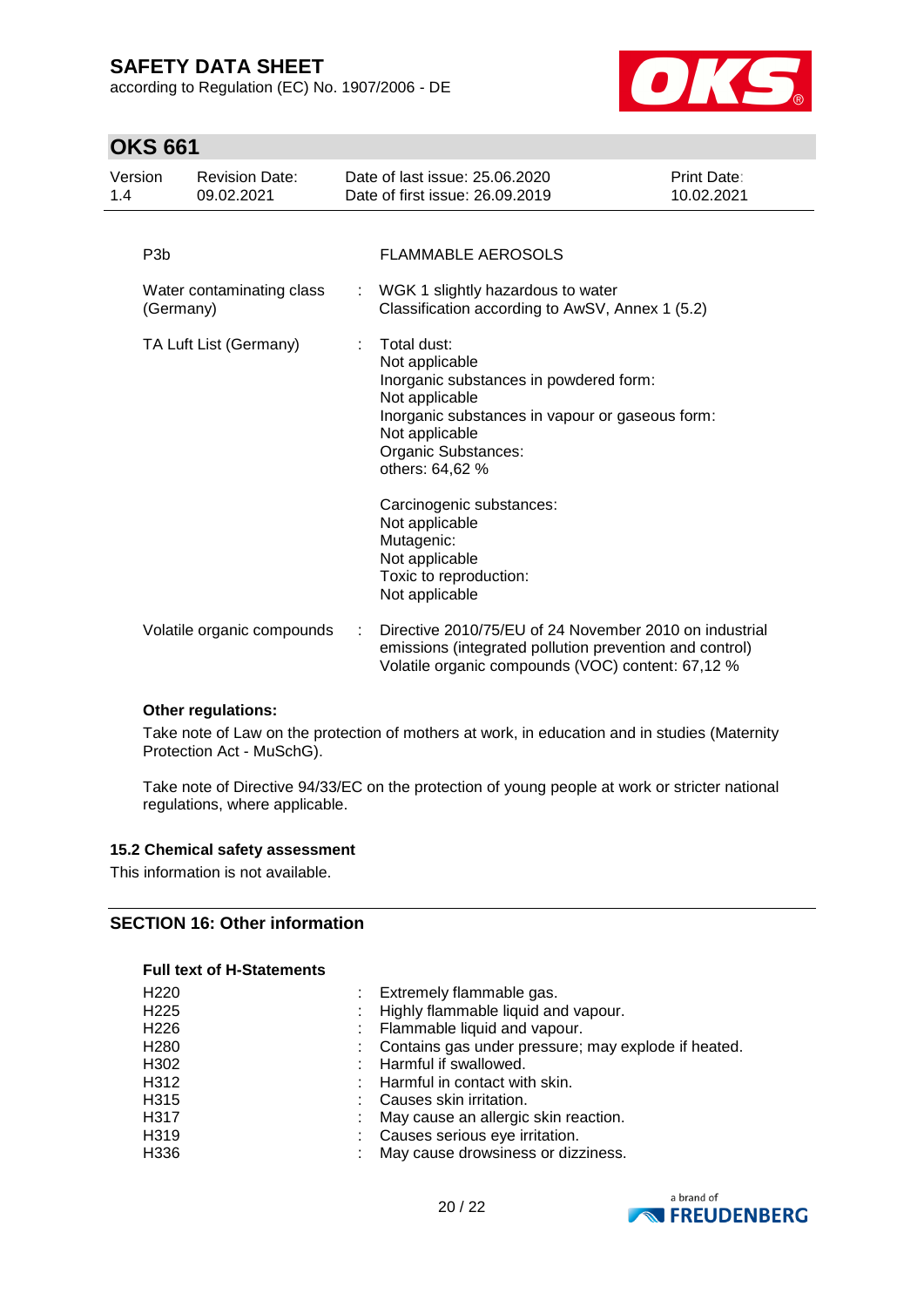according to Regulation (EC) No. 1907/2006 - DE



# **OKS 661**

| Version | <b>Revision Date:</b> |
|---------|-----------------------|
| 1.4     | 09.02.2021            |

Date of last issue: 25.06.2020 Date of first issue: 26.09.2019 Print Date: 10.02.2021

#### **Full text of other abbreviations**

| Note C                                                                                       | : Some organic substances may be marketed either in a specif-<br>ic isomeric form or as a mixture of several isomers. In this<br>case the supplier must state on the label whether the sub-<br>stance is a specific isomer or a mixture of isomers.                                                                                                                                                                                                                                                                                                      |
|----------------------------------------------------------------------------------------------|----------------------------------------------------------------------------------------------------------------------------------------------------------------------------------------------------------------------------------------------------------------------------------------------------------------------------------------------------------------------------------------------------------------------------------------------------------------------------------------------------------------------------------------------------------|
| Note U (table $3.1$ )                                                                        | When put on the market gases have to be classified as "Gas-<br>es under pressure", in one of the groups compressed gas,<br>liquefied gas, refrigerated liquefied gas or dissolved gas. The<br>group depends on the physical state in which the gas is pack-<br>aged and therefore has to be assigned case by case. The<br>following codes are assigned: Press. Gas (Comp.) Press. Gas<br>(Liq.) Press. Gas (Ref. Liq.) Press. Gas (Diss.) Aerosols shall<br>not be classified as gases under pressure (See Annex I, Part<br>2, Section 2.3.2.1, Note 2). |
| 2000/39/EC                                                                                   | Europe. Commission Directive 2000/39/EC establishing a first<br>list of indicative occupational exposure limit values                                                                                                                                                                                                                                                                                                                                                                                                                                    |
| DE TRGS 900<br><b>TRGS 903</b><br>2000/39/EC / TWA<br>2000/39/EC / STEL<br>DE TRGS 900 / AGW | Germany. TRGS 900 - Occupational exposure limit values.<br>TRGS 903 - Biological limit values<br>Limit Value - eight hours<br>Short term exposure limit<br><b>Time Weighted Average</b>                                                                                                                                                                                                                                                                                                                                                                  |

ADN - European Agreement concerning the International Carriage of Dangerous Goods by Inland Waterways; ADR - European Agreement concerning the International Carriage of Dangerous Goods by Road; AICS - Australian Inventory of Chemical Substances; ASTM - American Society for the Testing of Materials; bw - Body weight; CLP - Classification Labelling Packaging Regulation; Regulation (EC) No 1272/2008; CMR - Carcinogen, Mutagen or Reproductive Toxicant; DIN - Standard of the German Institute for Standardisation; DSL - Domestic Substances List (Canada); ECHA - European Chemicals Agency; EC-Number - European Community number; ECx - Concentration associated with x% response; ELx - Loading rate associated with x% response; EmS - Emergency Schedule; ENCS - Existing and New Chemical Substances (Japan); ErCx - Concentration associated with x% growth rate response; GHS - Globally Harmonized System; GLP - Good Laboratory Practice; IARC - International Agency for Research on Cancer; IATA - International Air Transport Association; IBC - International Code for the Construction and Equipment of Ships carrying Dangerous Chemicals in Bulk; IC50 - Half maximal inhibitory concentration; ICAO - International Civil Aviation Organization; IECSC - Inventory of Existing Chemical Substances in China; IMDG - International Maritime Dangerous Goods; IMO - International Maritime Organization; ISHL - Industrial Safety and Health Law (Japan); ISO - International Organisation for Standardization; KECI - Korea Existing Chemicals Inventory; LC50 - Lethal Concentration to 50 % of a test population; LD50 - Lethal Dose to 50% of a test population (Median Lethal Dose); MARPOL - International Convention for the Prevention of Pollution from Ships; n.o.s. - Not Otherwise Specified; NO(A)EC - No Observed (Adverse) Effect Concentration; NO(A)EL - No Observed (Adverse) Effect Level; NOELR - No Observable Effect Loading Rate; NZIoC - New Zealand Inventory of Chemicals; OECD - Organization for Economic Co-operation and Development; OPPTS - Office of Chemical Safety and Pollution Prevention; PBT - Persistent, Bioaccumu-